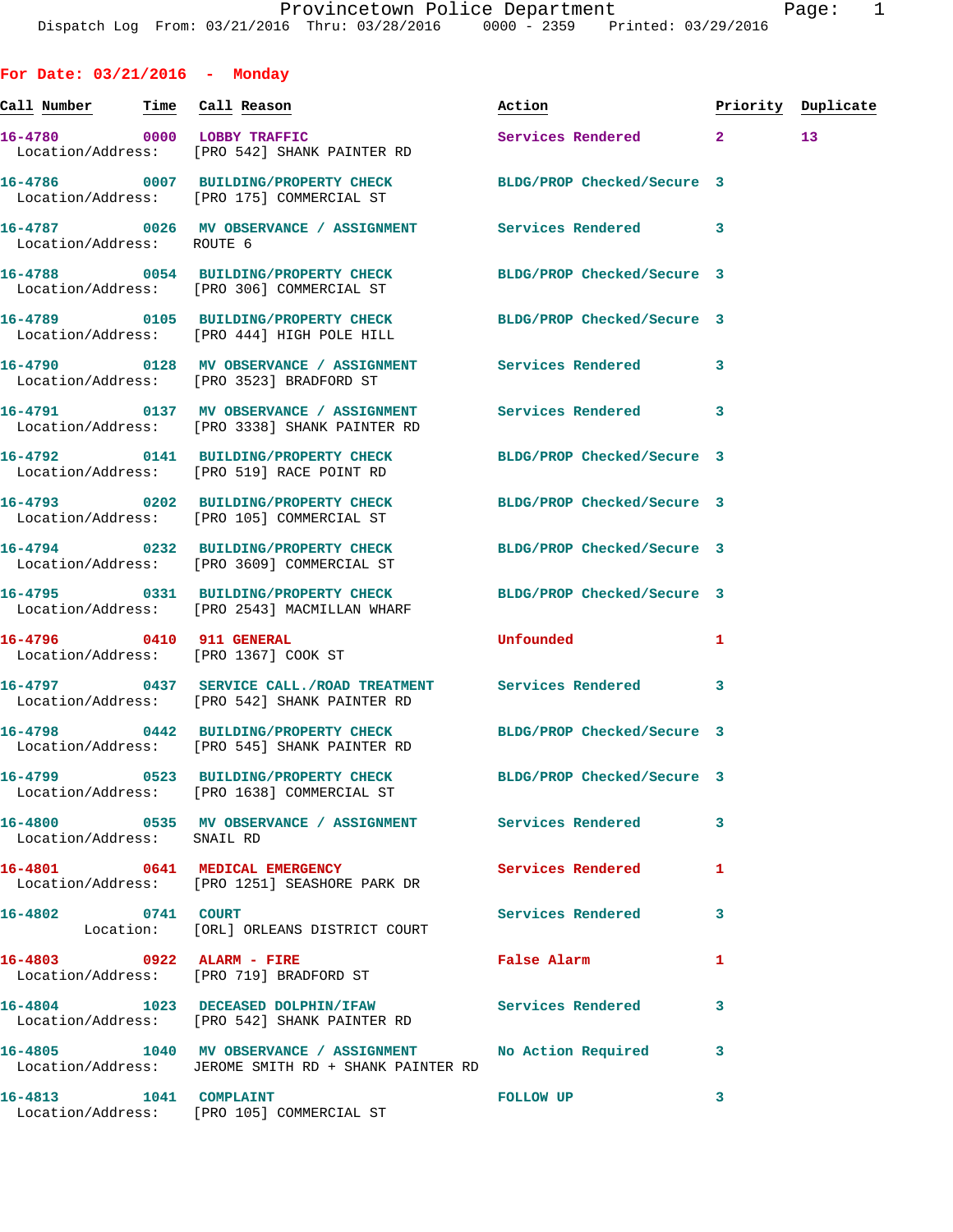|                                     | Dispatch Log From: 03/21/2016 Thru: 03/28/2016   0000 - 2359   Printed: 03/29/2016                              | Provincetown Police Department           | Page: 2 |
|-------------------------------------|-----------------------------------------------------------------------------------------------------------------|------------------------------------------|---------|
|                                     | 16-4806 1117 BUILDING/PROPERTY CHECK Services Rendered 3<br>Location/Address: [PRO 3259] MACMILLAN WHARF        |                                          |         |
|                                     | 16-4808 1120 BUILDING/PROPERTY CHECK BLDG/PROP Checked/Secure 3<br>Location/Address: [PRO 1780] JOHNSON ST      |                                          |         |
|                                     | 16-4807 1125 BUILDING/PROPERTY CHECK BLDG/PROP Checked/Secure 3<br>Location/Address: [PRO 3259] MACMILLAN WHARF |                                          |         |
|                                     | 16-4810 1127 BUILDING/PROPERTY CHECK BLDG/PROP Checked/Secure 3<br>Location/Address: [PRO 2194] COMMERCIAL ST   |                                          |         |
|                                     | 16-4809 1128 MV OBSERVANCE / ASSIGNMENT Services Rendered<br>Location/Address: [PRO 2521] ROUTE 6               | $\mathbf{3}$                             |         |
|                                     | 16-4812 1146 MEDICAL EMERGENCY/EVAL<br>Location/Address: [PRO 542] SHANK PAINTER RD                             | Transported to Hospital 1                |         |
|                                     | 16-4814 1158 BUILDING/PROPERTY CHECK<br>Location/Address: [PRO 2481] TREMONT ST                                 | Services Rendered<br>3                   |         |
|                                     | 16-4816 1206 BUILDING/PROPERTY CHECK Services Rendered<br>Location/Address: [PRO 2898] JEROME SMITH RD          | 3                                        |         |
|                                     | 16-4817 1318 MV OBSERVANCE / ASSIGNMENT Services Rendered 3<br>Location/Address: HIGH POLE HL + BRADFORD ST     |                                          |         |
|                                     | 16-4818 1328 BUILDING/PROPERTY CHECK BLDG/PROP Checked/Secure 3<br>Location/Address: [PRO 564] BAYBERRY AVE     |                                          |         |
| Refer To Arrest: 16-41-AR           | 16-4819 1357 MV STOP/ARREST<br>Location/Address: SANDY HILL LN + ROUTE 6                                        | Arrest(s) Made<br>3                      |         |
|                                     | 16-4820 1457 AT THE SCHOOL<br>Location/Address: [PRO 569] WINSLOW ST                                            | No Action Required<br>$\mathbf{2}$       |         |
|                                     | 16-4822 1554 MV COMPLAINT/TRAFFIC<br>Location/Address: BRADFORD ST + WEBSTER PL                                 | <b>Services Rendered</b><br>$\mathbf{2}$ |         |
|                                     | 16-4823 1627 ASSIST CITIZEN<br>Location/Address: [PRO 542] SHANK PAINTER RD                                     | Services Rendered<br>3                   |         |
| 16-4824 1627 ASSIST CITIZEN         | Location/Address: [PRO 542] SHANK PAINTER RD                                                                    | 3<br>SPOKEN TO                           |         |
|                                     | 16-4825 1654 MEDICAL EMERGENCY<br>Location/Address: [PRO 569] WINSLOW ST                                        | Transported to Hospital 1                |         |
|                                     | 16-4827 1728 BUILDING/PROPERTY CHECK<br>Location/Address: [PRO 564] BAYBERRY AVE                                | BLDG/PROP Checked/Secure 3               |         |
|                                     | 16-4828 1759 BUILDING/PROPERTY CHECK<br>Location/Address: [PRO 1638] COMMERCIAL ST                              | BLDG/PROP Checked/Secure 3               |         |
|                                     | 16-4829 1804 MV OBSERVANCE / ASSIGNMENT<br>Location/Address: BRADFORD ST + STANDISH ST                          | Services Rendered 3                      |         |
|                                     | 16-4830 1831 BUILDING/PROPERTY CHECK<br>Location/Address: [PRO 433] RYDER ST EXT                                | BLDG/PROP Checked/Secure 3               |         |
|                                     | 16-4831 1835 MV OBSERVANCE / ASSIGNMENT<br>Location/Address: [PRO 72] PROVINCELANDS RD                          | Services Rendered 3                      |         |
| Location/Address: [PRO 521] ROUTE 6 | 16-4832 1931 BUILDING/PROPERTY CHECK                                                                            | BLDG/PROP Checked/Secure 3               |         |
|                                     | 16-4833 1944 BUILDING/PROPERTY CHECK<br>Location/Address: [PRO 16] BRADFORD ST                                  | BLDG/PROP Checked/Secure 3               |         |
| 16-4834                             | 1952 BUILDING/PROPERTY CHECK BLDG/PROP Checked/Secure 3                                                         |                                          |         |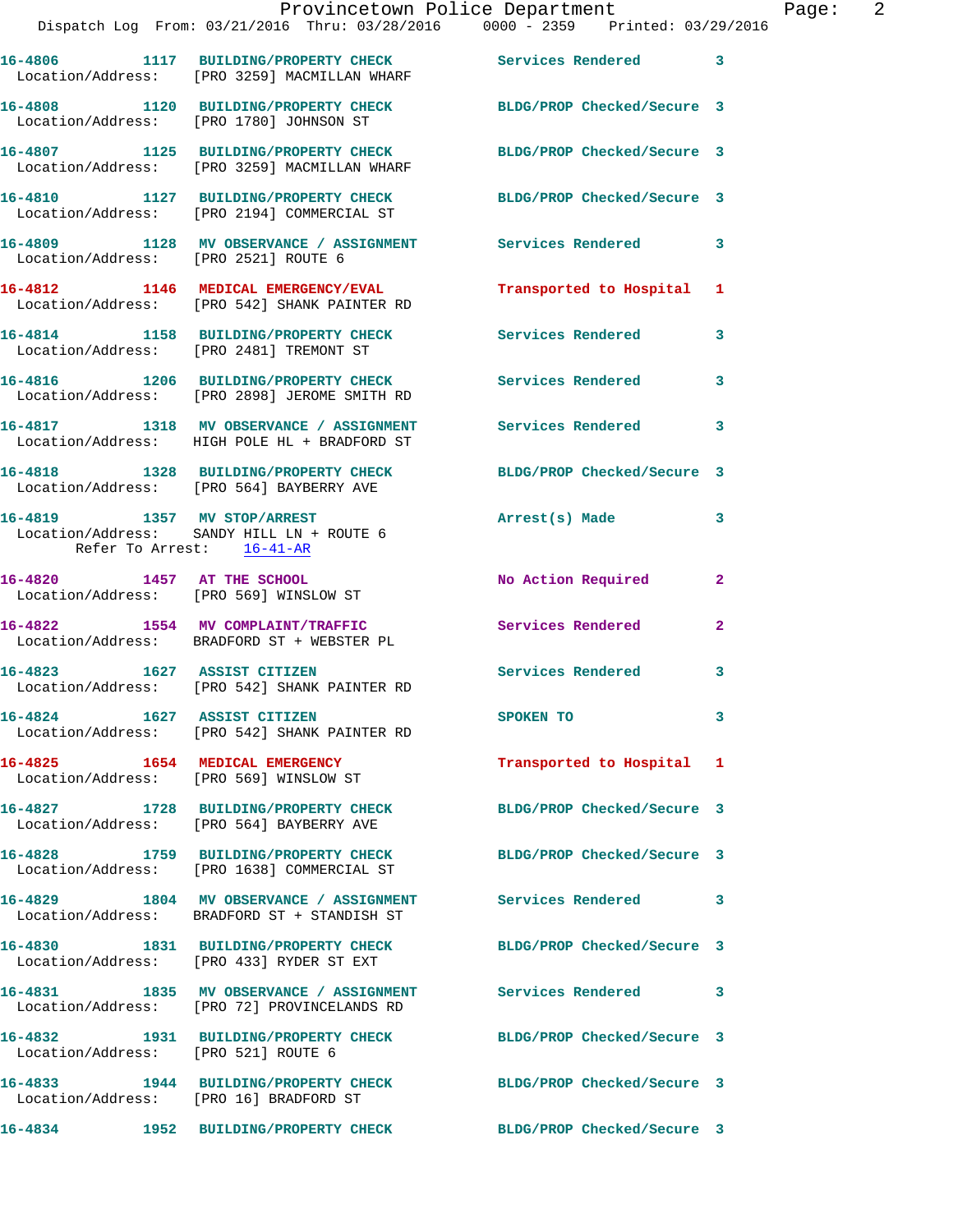|                                      | Dispatch Log From: 03/21/2016 Thru: 03/28/2016 0000 - 2359 Printed: 03/29/2016                                  | Provincetown Police Department |              | Page: | $\overline{3}$ |
|--------------------------------------|-----------------------------------------------------------------------------------------------------------------|--------------------------------|--------------|-------|----------------|
|                                      | Location/Address: [PRO 526] RYDER ST EXT                                                                        |                                |              |       |                |
|                                      | 16-4835 2022 BUILDING/PROPERTY CHECK<br>Location/Address: [PRO 3259] MACMILLAN WHARF                            | Services Rendered              | 3            |       |                |
|                                      | 16-4837 2028 BUILDING/PROPERTY CHECK<br>Location/Address: [PRO 3609] COMMERCIAL ST                              | BLDG/PROP Checked/Secure 3     |              |       |                |
| 16-4838 2032 BAR CHECK               | Location/Address: [PRO 399] COMMERCIAL ST                                                                       | Services Rendered              | $\mathbf{2}$ |       |                |
|                                      | 16-4839 2057 BUILDING/PROPERTY CHECK<br>Location/Address: [PRO 292] COMMERCIAL ST                               | BLDG/PROP Checked/Secure 3     |              |       |                |
|                                      | 16-4840 2106 BUILDING/PROPERTY CHECK BLDG/PROP Checked/Secure 3<br>Location/Address: [PRO 2206] COMMERCIAL ST   |                                |              |       |                |
|                                      | 16-4841 2131 MV OBSERVANCE / ASSIGNMENT Services Rendered<br>Location/Address: [PRO 3430] COMMERCIAL ST         |                                | 3            |       |                |
|                                      | 16-4842 2208 BUILDING/PROPERTY CHECK<br>Location/Address: [PRO 1778] SHANK PAINTER RD                           | BLDG/PROP Checked/Secure 3     |              |       |                |
|                                      | 16-4843 2246 LOBBY TRAFFIC<br>Location/Address: [PRO 542] SHANK PAINTER RD                                      | Services Rendered 3            |              | 24    |                |
|                                      | 16-4844 2310 BUILDING/PROPERTY CHECK<br>Location/Address: [PRO 530] SHANK PAINTER RD                            | BLDG/PROP Checked/Secure 3     |              |       |                |
|                                      | 16-4845 2312 BUILDING/PROPERTY CHECK BLDG/PROP Checked/Secure 3<br>Location/Address: [PRO 16] BRADFORD ST       |                                |              |       |                |
|                                      | 16-4846 2316 BUILDING/PROPERTY CHECK<br>Location/Address: [PRO 519] RACE POINT RD                               | BLDG/PROP Checked/Secure 3     |              |       |                |
|                                      | 16-4847 2339 MV OBSERVANCE / ASSIGNMENT Services Rendered<br>Location/Address: BRADFORD ST + RYDER ST           |                                | 3            |       |                |
| For Date: $03/22/2016$ - Tuesday     |                                                                                                                 |                                |              |       |                |
|                                      | 16-4848 0025 BUILDING/PROPERTY CHECK BLDG/PROP Checked/Secure 3<br>Location/Address: [PRO 1780] JOHNSON ST      |                                |              |       |                |
|                                      | 16-4849 0111 SUSPICIOUS ACTIVITY BLDG/PROP Checked/Secure 2<br>Location/Address: [PRO 536] SHANK PAINTER RD     |                                |              |       |                |
| Location/Address: [PRO 2513] ROUTE 6 | 16-4850 0124 MV OBSERVANCE / ASSIGNMENT Services Rendered                                                       |                                | 3            |       |                |
| Location/Address: [PRO 521] ROUTE 6  | 16-4851 0136 BUILDING/PROPERTY CHECK BLDG/PROP Checked/Secure 3                                                 |                                |              |       |                |
|                                      | 16-4852 0205 BUILDING/PROPERTY CHECK Services Rendered<br>Location/Address: [PRO 564] BAYBERRY AVE              |                                | 3            |       |                |
|                                      | 16-4854 0210 MV OBSERVANCE / ASSIGNMENT Services Rendered<br>Location/Address: BRADFORD ST + SHANK PAINTER RD   |                                | 3            |       |                |
|                                      | 16-4853 0213 BUILDING/PROPERTY CHECK BLDG/PROP Checked/Secure 3<br>Location/Address: [PRO 2543] MACMILLAN WHARF |                                |              |       |                |
|                                      | 16-4855 0249 MV OBSERVANCE / ASSIGNMENT Services Rendered<br>Location/Address: BRADFORD ST + STANDISH ST        |                                | 3            |       |                |
|                                      | 16-4857 0306 BUILDING/PROPERTY CHECK BLDG/PROP Checked/Secure 3<br>Location/Address: [PRO 1638] COMMERCIAL ST   |                                |              |       |                |
|                                      | 16-4856   0308 MV OBSERVANCE / ASSIGNMENT Services Rendered<br>Location/Address: [PRO 2818] CONWELL ST          |                                | 3            |       |                |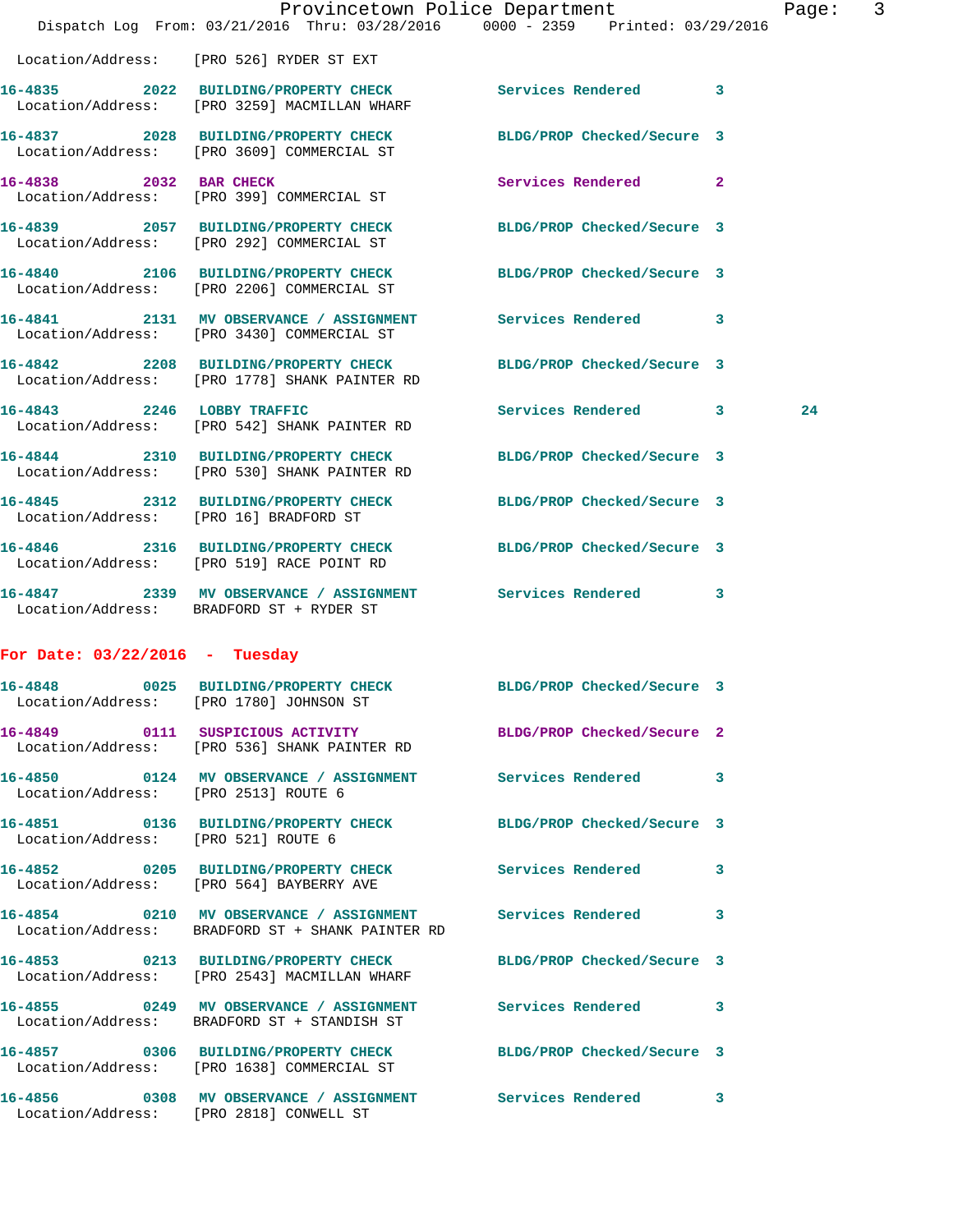|                                                                 | Provincetown Police Department<br>Dispatch Log From: 03/21/2016 Thru: 03/28/2016 0000 - 2359 Printed: 03/29/2016 |                           |                |
|-----------------------------------------------------------------|------------------------------------------------------------------------------------------------------------------|---------------------------|----------------|
|                                                                 | 16-4858 0308 BUILDING/PROPERTY CHECK BLDG/PROP Checked/Secure 3<br>Location/Address: [PRO 37] BRADFORD ST        |                           |                |
| Location/Address: ROUTE 6                                       | 16-4859 0520 MV OBSERVANCE / ASSIGNMENT Services Rendered 3                                                      |                           |                |
|                                                                 | 16-4861 0613 BUILDING/PROPERTY CHECK BLDG/PROP Checked/Secure 3<br>Location/Address: [PRO 444] HIGH POLE HILL    |                           |                |
|                                                                 | 16-4860 0617 BUILDING/PROPERTY CHECK BLDG/PROP Checked/Secure 3<br>Location/Address: [PRO 2539] RYDER ST EXT     |                           |                |
|                                                                 | 16-4862 0755 MV OBSERVANCE / ASSIGNMENT Services Rendered<br>Location/Address: [PRO 3670] SHANK PAINTER RD       |                           | 3              |
|                                                                 | 16-4864 0815 AT THE SCHOOL<br>Location/Address: [PRO 569] WINSLOW ST                                             | Services Rendered         | $\mathbf{2}$   |
| 16-4863 0817 COURT                                              | Location: [PRO 3705] ORLEANS DISTRICT COURT                                                                      | No Action Required 3      |                |
|                                                                 | 16-4865 0840 BUILDING/PROPERTY CHECK BLDG/PROP Checked/Secure 3<br>Location/Address: [PRO 2494] BRADFORD ST      |                           |                |
|                                                                 | 16-4866 0850 MEDICAL EMERGENCY Transported to Hospital 1<br>Location/Address: [PRO 1127] THISTLEMORE WAY         |                           |                |
|                                                                 | 16-4868 0939 ANIMAL CALL<br>Location/Address: [PRO 2823] FRANKLIN ST                                             | No Action Required        | $\mathbf{2}$   |
|                                                                 | 16-4869 0946 MV OBSERVANCE / ASSIGNMENT Services Rendered<br>Location/Address: [PRO 2521] ROUTE 6 + SNAIL RD     |                           | 3              |
|                                                                 | 16-4870 1018 LARCENY /FORGERY / FRAUD SPOKEN TO<br>Location/Address: [PRO 542] SHANK PAINTER RD                  |                           | $\overline{2}$ |
| 16-4871 1020 ANIMAL CALL<br>Location/Address: BREWSTER ST       |                                                                                                                  | <b>Could Not Locate</b>   | $\mathbf{2}$   |
|                                                                 | 16-4873 1041 LARCENY /FORGERY / FRAUD SPOKEN TO<br>Location/Address: [PRO 1042] OLD COLONY WAY                   |                           | $\mathbf{2}$   |
| 16-4872<br>1042 MV STOP<br>Location/Address: [PRO 3703] ROUTE 6 |                                                                                                                  | <b>VERBAL WARNING</b>     | 3              |
| 16-4874 1121 SERVE WARRANT                                      | Location/Address: [PRO 711] BRADFORD ST<br>Refer To Arrest: 16-43-AR                                             | Arrest(s) Made            | 3              |
| 16-4875                                                         | 1227 COURT TRANSPORT<br>Location: [PRO 3705] ORLEANS DISTRICT COURT<br>Refer To Arrest: 16-43-AR                 | Taken/Referred to Other 3 |                |
|                                                                 | 16-4876 1238 PARKING COMPLAINT / GENERAL<br>Location/Address: [PRO 2984] COMMERCIAL ST                           | SPOKEN TO                 | 3              |
|                                                                 | 16-4877 1321 LARCENY / FORGERY / FRAUD<br>Location/Address: [PRO 1913] COMMERCIAL ST                             | Investigated              | $\mathbf{2}$   |
| 16-4878 1413 FOUND WALKER<br>Location/Address: [TRU] ROUTE      |                                                                                                                  | No Action Required        | 3              |
|                                                                 | 16-4879 1458 PARK, WALK & TALK<br>Location/Address: [PRO 569] WINSLOW ST                                         | Services Rendered         | $\mathbf{2}$   |
|                                                                 | 16-4880 1502 BUILDING/PROPERTY CHECK<br>Location/Address: [PRO 2977] COMMERCIAL ST                               | <b>Services Rendered</b>  | 3              |
| 16-4881<br>1516 HAZARDS                                         |                                                                                                                  | No Action Required        | $\mathbf{2}$   |

Location/Address: [PRO 1793] BRADFORD ST

Page: 4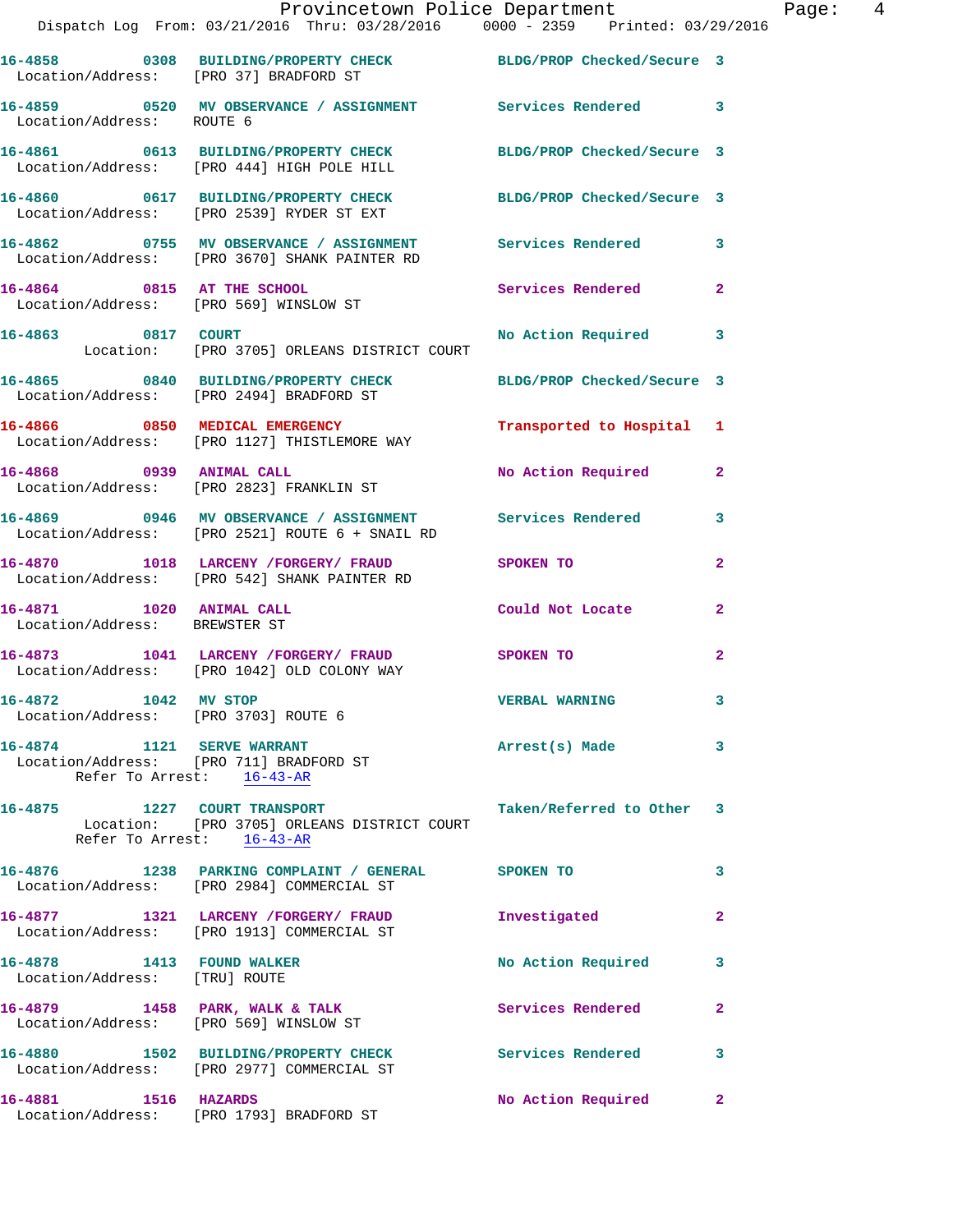Location/Address: [PRO 1892] SHANK PAINTER RD **16-4884 1555 BUILDING/PROPERTY CHECK Services Rendered 3**  Location/Address: [PRO 2490] PROVINCELANDS RD **16-4885 1602 PARK, WALK & TALK Services Rendered 2**  Location/Address: [PRO 516] RACE POINT RD 16-4886 1622 FOLLOW UP **Services Rendered** 2

 Location/Address: [PRO 542] SHANK PAINTER RD **16-4887 1626 MV DISABLED Services Rendered 2**  Location/Address: [PRO 176] COMMERCIAL ST

**16-4889 1636 ANIMAL CALL Services Rendered 2**  Location/Address: [PRO 542] SHANK PAINTER RD **16-4891 1713 KEEP THE PEACE Services Rendered 2**  Location/Address: [PRO 711] BRADFORD ST

**16-4892 1718 FOLLOW UP Services Rendered 2**  Location/Address: [PRO 1251] SEASHORE PARK DR

**16-4893 1742 BUILDING/PROPERTY CHECK BLDG/PROP Checked/Secure 3**  Location/Address: [PRO 521] ROUTE 6

**16-4894 1745 MV OBSERVANCE / ASSIGNMENT Services Rendered 3**  Location/Address: ROUTE 6 + SNAIL RD

**16-4896 1819 BUILDING/PROPERTY CHECK Services Rendered 3**  Location/Address: [PRO 564] BAYBERRY AVE

**16-4895 1821 BUILDING/PROPERTY CHECK BLDG/PROP Checked/Secure 3**  Location/Address: [PRO 175] COMMERCIAL ST

**16-4897 1847 LOST HONDA KEY Services Rendered 3**  Location/Address: [PRO 542] SHANK PAINTER RD

**16-4898 1848 PARK, WALK & TALK Services Rendered 2**  Location/Address: [PRO 595] BRADFORD ST

**16-4899 1919 MV OBSERVANCE / ASSIGNMENT Services Rendered 3**  Location/Address: [PRO 16] BRADFORD ST

**16-4900 1949 DISORDERLY Could Not Locate 2**  Location/Address: [PRO 246] COMMERCIAL ST

**16-4901 2114 BUILDING/PROPERTY CHECK BLDG/PROP Checked/Secure 3**  Location/Address: [PRO 516] RACE POINT RD

**16-4902 2144 ALARM - GENERAL False Alarm 1**  Location/Address: [PRO 733] BRADFORD ST

**16-4903 2340 BUILDING/PROPERTY CHECK BLDG/PROP Checked/Secure 3**  Location/Address: [PRO 16] BRADFORD ST

**16-4905 2353 BUILDING/PROPERTY CHECK BLDG/PROP Checked/Secure 3**  Location/Address: [PRO 530] SHANK PAINTER RD

## **For Date: 03/23/2016 - Wednesday**

| 16-4904<br>Location/Address: | 0000 | LOBBY TRAFFIC<br>FPRO 5421 SHANK PAINTER RD                            | Services Rendered     | 10 |
|------------------------------|------|------------------------------------------------------------------------|-----------------------|----|
| 16–4906                      | 0003 | MV OBSERVANCE / ASSIGNMENT<br>Location/Address: RYDER ST + BRADFORD ST | No Action Required    |    |
| 16-4907<br>Location/Address: | 0032 | MV STOP<br>BRADFORD ST + MILLER HILL RD                                | <b>VERBAL WARNING</b> |    |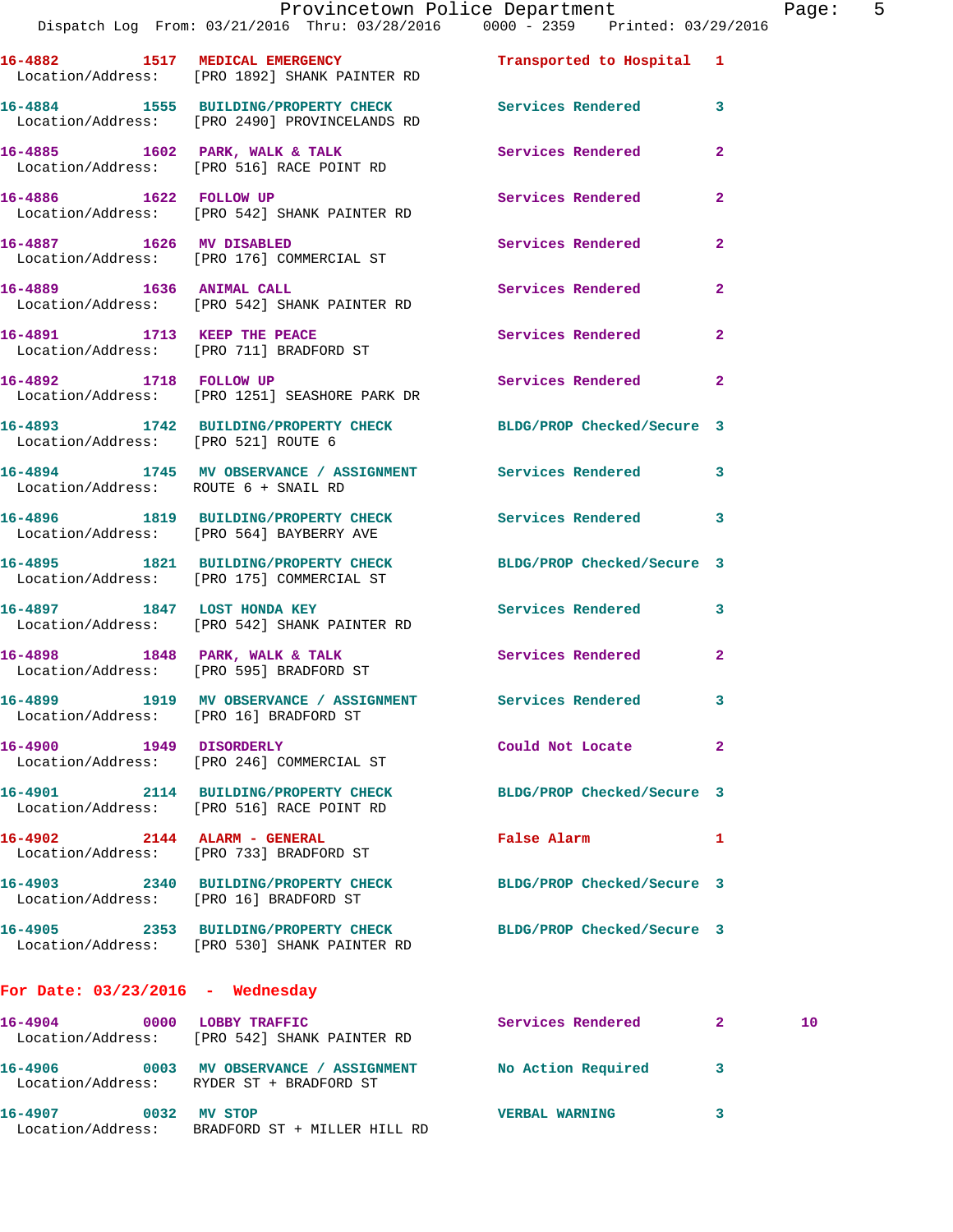|                                                                            | 16-4908 0043 MV OBSERVANCE / ASSIGNMENT Services Rendered 3<br>Location/Address: BRADFORD ST + HIGH POLE HILL |                            |                |
|----------------------------------------------------------------------------|---------------------------------------------------------------------------------------------------------------|----------------------------|----------------|
| 16-4909 0124 SUSPICIOUS ACTIVITY<br>Location/Address: [PRO 658] MOZART AVE |                                                                                                               | SPOKEN TO                  | $\overline{2}$ |
|                                                                            | 16-4910 0132 MEDICAL EMERGENCY<br>Location/Address: [PRO 964] KIMBERLY LN                                     | Transported to Hospital 1  |                |
|                                                                            | 16-4911 0150 BUILDING/PROPERTY CHECK<br>Location/Address: [PRO 519] RACE POINT RD                             | BLDG/PROP Checked/Secure 3 |                |
|                                                                            | 16-4912 0152 BUILDING/PROPERTY CHECK<br>Location/Address: [PRO 519] RACE POINT RD                             | BLD/PROP CHECKED UNSECUR 3 |                |
|                                                                            | 16-4914 0207 MEDICAL EMERGENCY<br>Location/Address: [PRO 542] SHANK PAINTER RD                                | Services Rendered          | $\mathbf{1}$   |
|                                                                            | 16-4915 0310 MEDICAL EMERGENCY<br>Location/Address: [PRO 542] SHANK PAINTER RD                                | Transported to Hospital 1  |                |
|                                                                            | 16-4916 0439 BUILDING/PROPERTY CHECK<br>Location/Address: [PRO 182] COMMERCIAL ST                             | BLDG/PROP Checked/Secure 3 |                |
| 16-4917 0808 AT THE SCHOOL<br>Location/Address: [PRO 569] WINSLOW ST       |                                                                                                               | No Action Required 2       |                |
|                                                                            | 16-4918 0845 BUILDING/PROPERTY CHECK<br>Location/Address: [PRO 3317] CEMETERY RD                              | BLDG/PROP Checked/Secure 3 |                |
|                                                                            | 16-4919 0845 BUILDING/PROPERTY CHECK<br>Location/Address: [PRO 3318] CEMETERY RD                              | BLDG/PROP Checked/Secure 3 |                |
| 16-4920 0948 ANIMAL CALL                                                   | Location/Address: [PRO 3802] BAYBERRY AVE                                                                     | SPOKEN TO                  | $\mathbf{2}$   |
| 16-4922 1009 ALARM - FIRE                                                  | Location/Address: [PRO 1494] ALDEN ST                                                                         | False Alarm                | 1              |
|                                                                            | 16-4923 1058 ANIMAL CALL/PROPERTY DAMAGE SPOKEN TO<br>Location/Address: [PRO 524] COMMERCIAL ST               |                            | $\overline{a}$ |
|                                                                            | 16-4924 1245 BUILDING/PROPERTY CHECK<br>Location/Address: [PRO 447] JEROME SMITH RD                           | BLDG/PROP Checked/Secure 3 |                |
| 16-4925 1248 ANIMAL CALL                                                   | Location/Address: COMMERCIAL ST + ALLERTON ST                                                                 | Services Rendered          | $\mathbf{2}$   |
| 16-4926                                                                    | 1257 BUILDING/PROPERTY CHECK<br>Location/Address: [PRO 1638] COMMERCIAL ST                                    | BLDG/PROP Checked/Secure 3 |                |
|                                                                            | 16-4927 1257 BUILDING/PROPERTY CHECK<br>Location/Address: [PRO 564] BAYBERRY AVE                              | BLDG/PROP Checked/Secure 3 |                |
|                                                                            | 16-4928 1312 MV OBSERVANCE / ASSIGNMENT<br>Location/Address: COMMERCIAL ST + SNAIL RD                         | No Action Required         | 3              |
| 16-4929 1320 PET BIN                                                       | Location/Address: [PRO 3296] SHANK PAINTER RD                                                                 | Services Rendered          | $\overline{2}$ |
| 1347 FOLLOW UP<br>16-4930                                                  | Location/Address: [PRO 524] COMMERCIAL ST                                                                     | No Action Required         | $\overline{2}$ |
| 16-4931 1348 MV COMPLAINT                                                  | Location/Address: [PRO 767] BRADFORD ST                                                                       | <b>Services Rendered</b>   | $\mathbf{2}$   |
| 16-4932                                                                    | 1420 PARKING COMPLAINT / GENERAL Services Rendered<br>Location: [PRO 3431] LOPES SQUARE                       |                            | 3              |
| 16-4933                                                                    | 1438 BUILDING/PROPERTY CHECK                                                                                  | BLDG/PROP Checked/Secure 3 |                |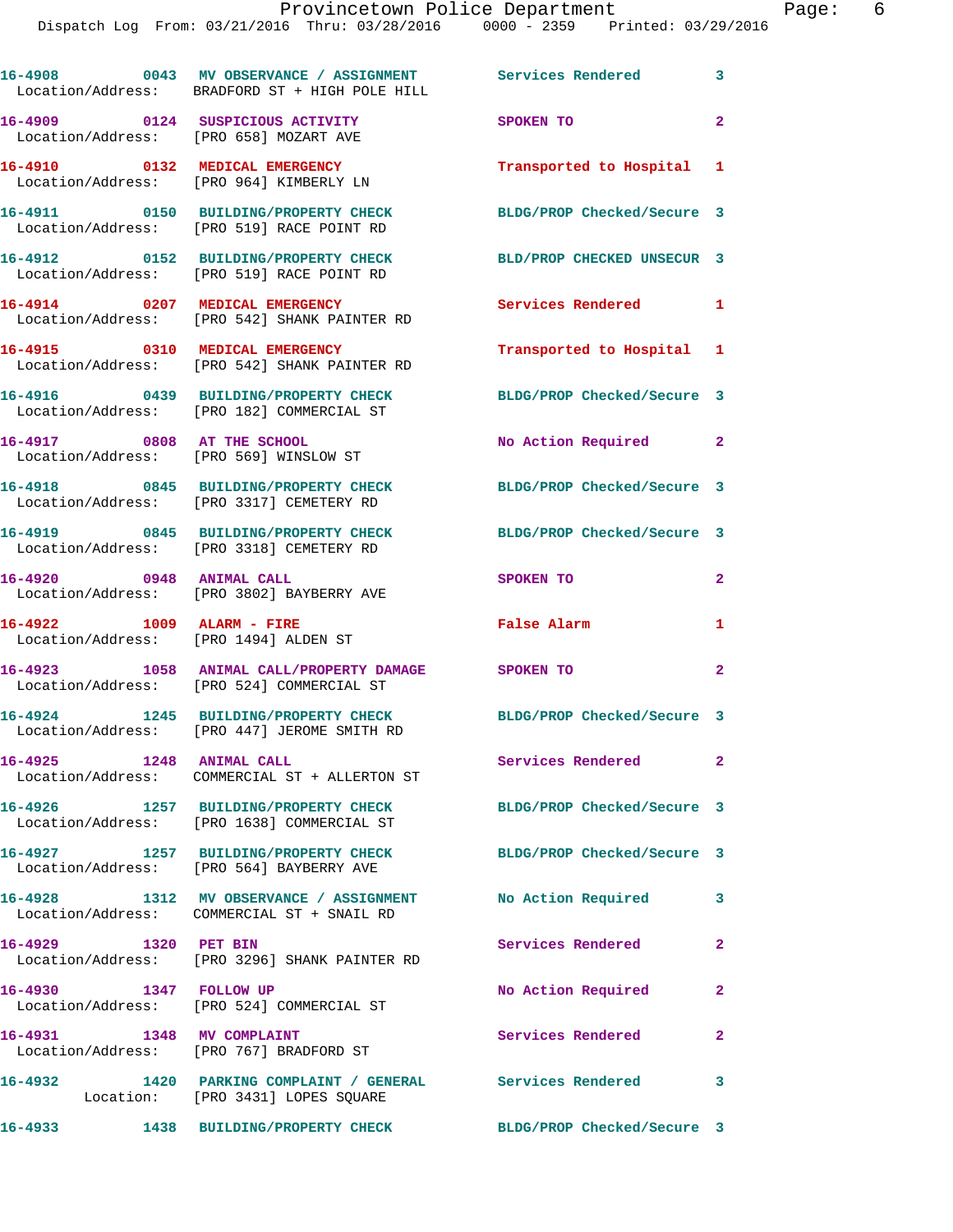|                                                                  | Dispatch Log From: 03/21/2016 Thru: 03/28/2016 0000 - 2359 Printed: 03/29/2016                                   | Provincetown Police Department |                | Paqe: | -7 |
|------------------------------------------------------------------|------------------------------------------------------------------------------------------------------------------|--------------------------------|----------------|-------|----|
| Location/Address: [PRO 3287] ROUTE 6                             |                                                                                                                  |                                |                |       |    |
| 16-4934 1447 ASSIST AGENCY/COA<br>Location/Address: MAYFLOWER ST |                                                                                                                  | FOLLOW UP                      | 3              |       |    |
|                                                                  | 16-4935 1453 PARK, WALK & TALK Services Rendered<br>Location/Address: [PRO 569] WINSLOW ST                       |                                | $\overline{2}$ |       |    |
|                                                                  | 16-4936 1547 PARK, WALK & TALK 1999 Services Rendered<br>Location/Address: [PRO 105] COMMERCIAL ST               |                                | $\mathbf{2}$   |       |    |
| Location/Address: [PRO 2519] ROUTE 6                             | 16-4937 1604 SPEEDING M/V                                                                                        | Could Not Locate 3             |                |       |    |
|                                                                  | 16-4938 1612 ASSIST CITIZEN Services Rendered 3<br>Location/Address: [PRO 3296] SHANK PAINTER RD                 |                                |                |       |    |
|                                                                  | 16-4939 1641 BUILDING/PROPERTY CHECK BLDG/PROP Checked/Secure 3<br>Location/Address: [PRO 3033] COMMERCIAL ST    |                                |                |       |    |
|                                                                  | 16-4940 1644 FOLLOW UP<br>Location/Address: [PRO 767] BRADFORD ST                                                | Services Rendered 2            |                |       |    |
|                                                                  | 16-4941 1727 BUILDING/PROPERTY CHECK BLDG/PROP Checked/Secure 3<br>Location/Address: [PRO 1778] SHANK PAINTER RD |                                |                |       |    |
|                                                                  | 16-4942 2049 BUILDING/PROPERTY CHECK BLDG/PROP Checked/Secure 3<br>Location/Address: [PRO 519] RACE POINT RD     |                                |                |       |    |
|                                                                  | 16-4943 2147 BUILDING/PROPERTY CHECK BLDG/PROP Checked/Secure 3<br>Location/Address: [PRO 526] RYDER ST EXT      |                                |                |       |    |
|                                                                  | 16-4944 2205 ANIMAL CALL/FOX<br>Location/Address: [PRO 1196] BRADFORD ACRES RD                                   | FOLLOW UP                      | $\overline{2}$ |       |    |
|                                                                  | 16-4945 2329 BUILDING/PROPERTY CHECK BLDG/PROP Checked/Secure 3<br>Location/Address: [PRO 1638] COMMERCIAL ST    |                                |                |       |    |
|                                                                  | 16-4946 2352 MV OBSERVANCE / ASSIGNMENT Services Rendered 3<br>Location/Address: BRADFORD ST + HOWLAND ST        |                                |                |       |    |
| For Date: $03/24/2016$ - Thursday                                |                                                                                                                  |                                |                |       |    |
|                                                                  | 16-4951 0000 LOBBY TRAFFIC<br>Location/Address: [PRO 542] SHANK PAINTER RD                                       | Services Rendered 2            |                | 14    |    |
|                                                                  | 16-4947 0005 BUILDING/PROPERTY CHECK<br>Location/Address: [PRO 440] HARRY KEMP WAY                               | BLDG/PROP Checked/Secure 3     |                |       |    |
| 16-4948 0018 ALARM - FIRE                                        | Location/Address: [PRO 577] WINTHROP ST                                                                          | Services Rendered 1            |                |       |    |
| 16-4949 0055 MV STOP                                             | Location/Address: [PRO 3296] SHANK PAINTER RD                                                                    | <b>VERBAL WARNING</b>          | 3              |       |    |
|                                                                  | 16-4950 0102 MV OBSERVANCE / ASSIGNMENT Services Rendered 3<br>Location/Address: BRADFORD ST + RYDER ST          |                                |                |       |    |
| 16-4953 0117 MV STOP                                             | Location/Address: BRADFORD ST + HANCOCK ST                                                                       | <b>VERBAL WARNING</b>          | 3              |       |    |
|                                                                  | 16-4954 0122 BUILDING/PROPERTY CHECK BLDG/PROP Checked/Secure 3<br>Location/Address: [PRO 175] COMMERCIAL ST     |                                |                |       |    |
|                                                                  | 16-4955 0138 BUILDING/PROPERTY CHECK BLDG/PROP Checked/Secure 3<br>Location/Address: [PRO 182] COMMERCIAL ST     |                                |                |       |    |
|                                                                  | 16-4956 0205 MV OBSERVANCE / ASSIGNMENT NO Action Required 3<br>Location/Address: [PRO 2577] BRADFORD ST         |                                |                |       |    |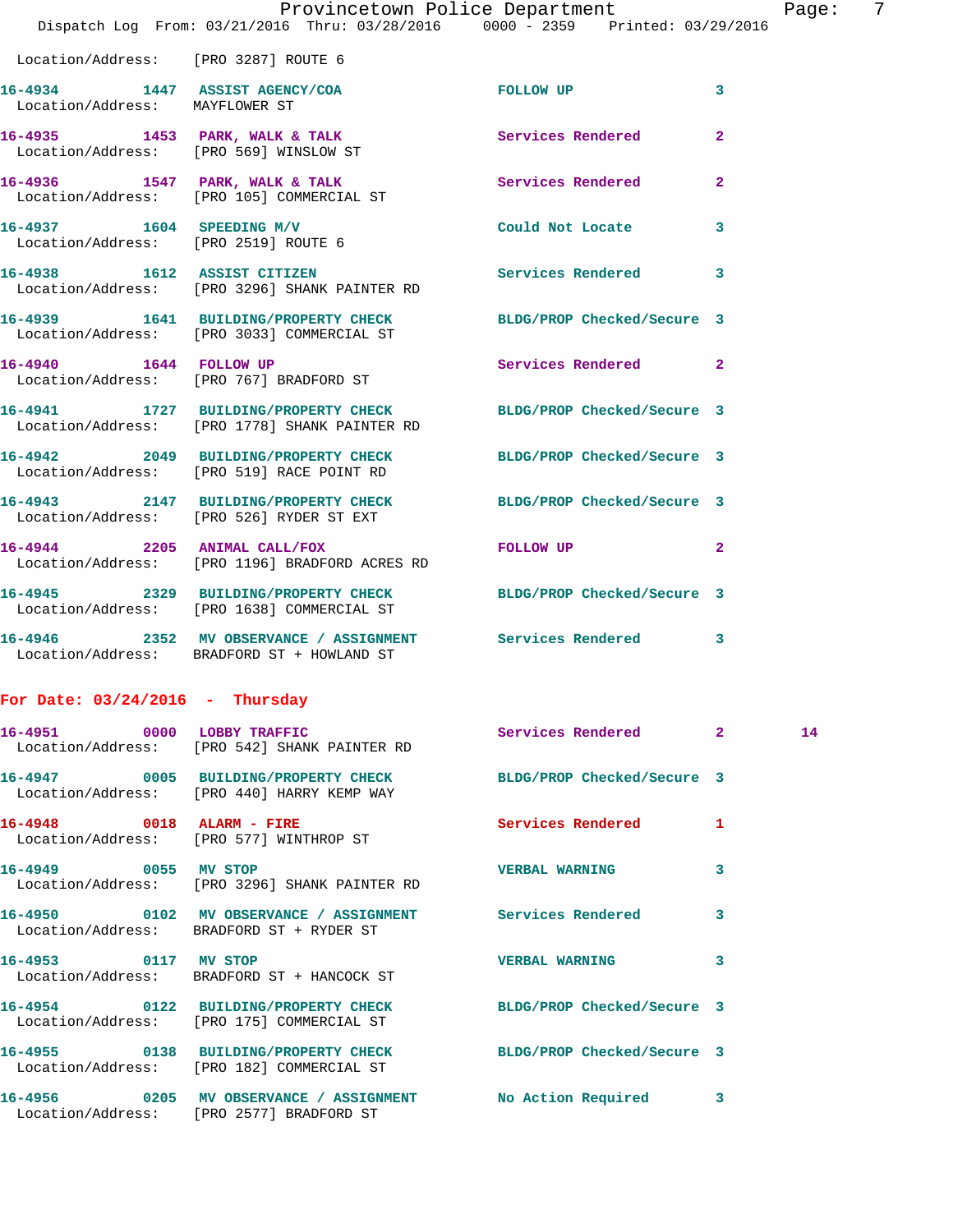|                                                            | Provincetown Police Department<br>Dispatch Log From: 03/21/2016 Thru: 03/28/2016 0000 - 2359 Printed: 03/29/2016 |                            |   |
|------------------------------------------------------------|------------------------------------------------------------------------------------------------------------------|----------------------------|---|
|                                                            | 16-4957 0222 BUILDING/PROPERTY CHECK BLDG/PROP Checked/Secure 3<br>Location/Address: [PRO 3259] MACMILLAN WHARF  |                            |   |
|                                                            | 16-4958 0332 BUILDING/PROPERTY CHECK BLDG/PROP Checked/Secure 3<br>Location/Address: [PRO 530] SHANK PAINTER RD  |                            |   |
|                                                            | 16-4959 0530 BUILDING/PROPERTY CHECK BLDG/PROP Checked/Secure 3<br>Location/Address: [PRO 545] SHANK PAINTER RD  |                            |   |
| Location/Address: ROUTE 6 + HOWLAND ST                     | 16-4960 0539 MV OBSERVANCE / ASSIGNMENT Services Rendered                                                        |                            | 3 |
|                                                            | 16-4961 0544 BUILDING/PROPERTY CHECK BLDG/PROP Checked/Secure 3<br>Location/Address: [PRO 530] SHANK PAINTER RD  |                            |   |
|                                                            | 16-4962 0547 MV OBSERVANCE / ASSIGNMENT Services Rendered<br>Location/Address: [PRO 3966] SHANK PAINTER RD       |                            | 3 |
| 16-4963 0609 MV STOP                                       | Location/Address: [PRO 606] CONWELL ST                                                                           | <b>VERBAL WARNING</b>      | 3 |
|                                                            | 16-4964 0747 BUILDING/PROPERTY CHECK BLDG/PROP Checked/Secure 3<br>Location/Address: [PRO 1638] COMMERCIAL ST    |                            |   |
|                                                            | 16-4965 0755 ANIMAL CALL<br>Location/Address: [PRO 537] SHANK PAINTER RD                                         | <b>Services Rendered</b>   | 3 |
|                                                            | 16-4966 0756 LOST/FOUND PROPERTY<br>Location/Address: [PRO 542] SHANK PAINTER RD                                 | <b>Services Rendered</b>   | 3 |
| Location/Address: ROUTE 6                                  | 16-4967 6800 MV OBSERVANCE / ASSIGNMENT Services Rendered                                                        |                            | 3 |
| 16-4968 0808 MV STOP                                       | Location/Address: SANDY HILL LN + ROUTE 6                                                                        | <b>VERBAL WARNING</b>      | 3 |
| 16-4969 0811 SCHOOL                                        | Location/Address: [PRO 569] WINSLOW ST                                                                           | <b>Services Rendered</b>   | 3 |
| 16-4970 0822 MV STOP                                       | Location/Address: SANDY HILL LN + ROUTE 6                                                                        | <b>VERBAL WARNING</b>      | 3 |
| 16-4971 0839 BIKES/TAGGING<br>Location/Address: JOHNSON ST |                                                                                                                  | Services Rendered          | 2 |
| Location/Address: [PRO 2513] ROUTE 6                       | 16-4972 0843 MV OBSERVANCE / ASSIGNMENT Services Rendered                                                        |                            | 3 |
| Location/Address: [PRO 16] BRADFORD ST                     | 16-4973 0919 BUILDING/PROPERTY CHECK                                                                             | BLDG/PROP Checked/Secure 3 |   |
|                                                            | 16-4974 0920 MEDICAL EMERGENCY/FALL<br>Location/Address: [PRO 2545] COMMERCIAL ST                                | <b>Services Rendered</b>   | 1 |
|                                                            | 16-4975 0926 BUILDING/PROPERTY CHECK<br>Location/Address: [PRO 447] JEROME SMITH RD                              | BLDG/PROP Checked/Secure 3 |   |
|                                                            | 16-4976 0946 BUILDING/PROPERTY CHECK<br>Location/Address: [PRO 3317] CEMETERY RD                                 | BLDG/PROP Checked/Secure 3 |   |
|                                                            | 16-4977 0946 BUILDING/PROPERTY CHECK<br>Location/Address: [PRO 3318] CEMETERY RD                                 | BLDG/PROP Checked/Secure 3 |   |
|                                                            | 16-4978 0951 BUILDING/PROPERTY CHECK<br>Location/Address: [PRO 3033] COMMERCIAL ST                               | BLDG/PROP Checked/Secure 3 |   |
|                                                            | Location/Address: HARRY KEMP WAY + HOWLAND ST                                                                    |                            | 3 |
|                                                            |                                                                                                                  |                            |   |

**16-4981 1010 PARK, WALK & TALK Services Rendered 2**  Location/Address: [PRO 537] SHANK PAINTER RD

Page: 8<br>6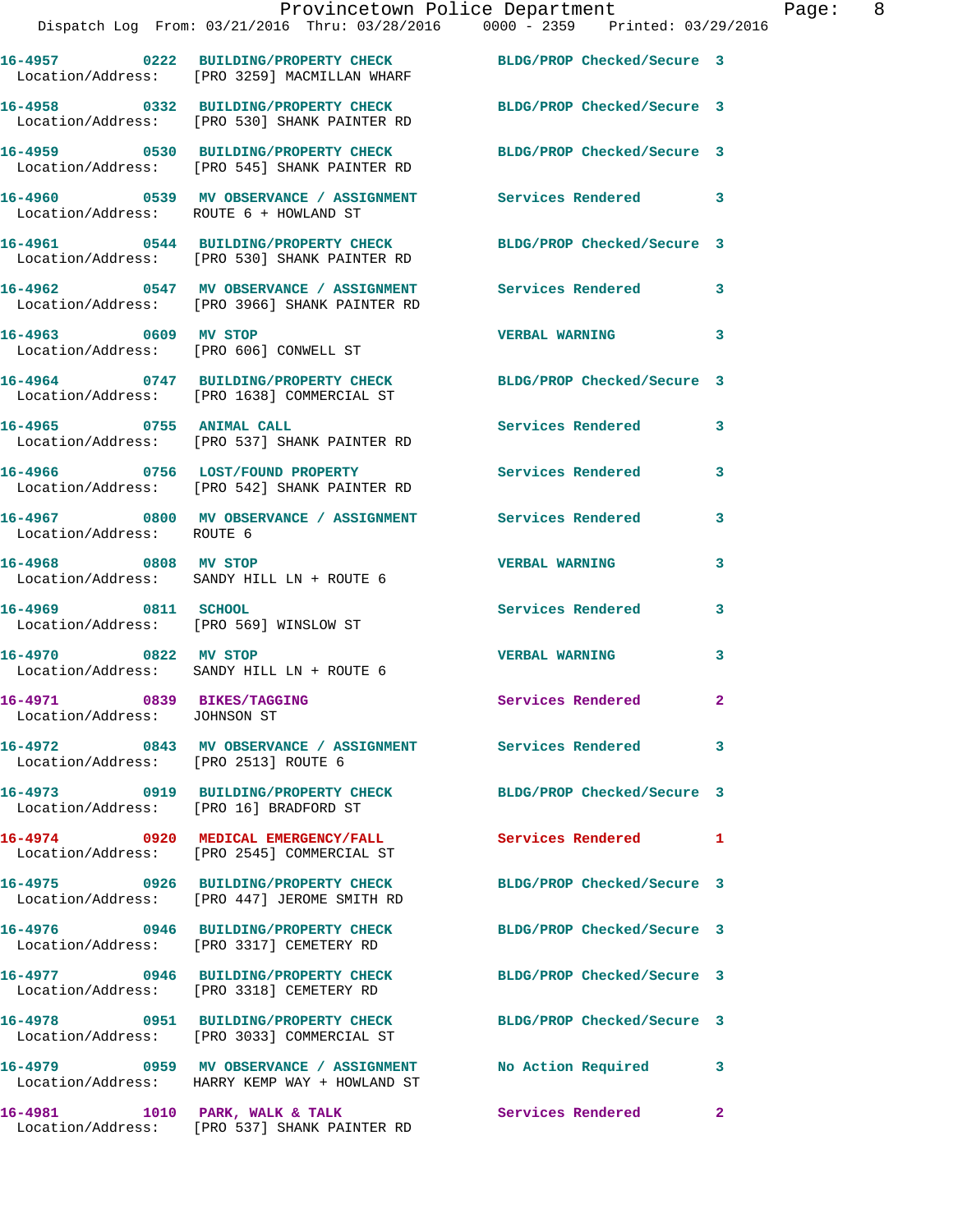| Location/Address: [PRO 2521] ROUTE 6                         | 16-4980 1011 MV OBSERVANCE / ASSIGNMENT Services Rendered                                                     |                            | 3                            |
|--------------------------------------------------------------|---------------------------------------------------------------------------------------------------------------|----------------------------|------------------------------|
|                                                              | 16-4982 1027 ASSIST AGENCY /WHALEN<br>Location/Address: [PRO 542] SHANK PAINTER RD                            | Services Rendered          | 3                            |
| 16-4983 1031 MV STOP<br>Location/Address: [PRO 2513] ROUTE 6 |                                                                                                               | No Action Required         | 3                            |
|                                                              | 16-4984 1038 BUILDING/PROPERTY CHECK<br>Location/Address: [PRO 447] JEROME SMITH RD                           | BLDG/PROP Checked/Secure 3 |                              |
|                                                              | 16-4985 1047 BUILDING/PROPERTY CHECK<br>Location/Address: [PRO 2194] COMMERCIAL ST                            | BLDG/PROP Checked/Secure 3 |                              |
|                                                              | 16-4986 1057 ANIMAL CALL/BABY SEAL<br>Location/Address: [PRO 2499] RACE POINT RD                              | Taken/Referred to Other    | $\mathbf{2}$                 |
|                                                              | 16-4987 1105 BUILDING/PROPERTY CHECK<br>Location/Address: [PRO 2483] COMMERCIAL ST                            | Services Rendered          | 3                            |
|                                                              | 16-4988 1120 FOLLOW UP<br>Location/Address: [PRO 716] BRADFORD ST                                             | Services Rendered          | $\overline{a}$               |
| 16-4990 1125 FOLLOW UP                                       | Location/Address: [PRO 3839] CENTER ST                                                                        | SPOKEN TO                  | $\overline{a}$               |
|                                                              | 16-4989 1126 BUILDING/PROPERTY CHECK<br>Location/Address: [PRO 564] BAYBERRY AVE                              | BLDG/PROP Checked/Secure 3 |                              |
|                                                              | 16-4991 1132 BUILDING/PROPERTY CHECK BLDG/PROP Checked/Secure 3<br>Location/Address: [PRO 444] HIGH POLE HILL |                            |                              |
| 16-4992 1139 FOX                                             | Location/Address: [PRO 1196] BRADFORD ACRES RD                                                                | SPOKEN TO                  | $\mathbf{2}$<br>$\mathbf{2}$ |
| 16-4993 1207 WELL BEING                                      | Location/Address: [PRO 970] KINGS WAY                                                                         | SPOKEN TO                  | 3                            |
| Location/Address: [PRO 521] ROUTE 6                          | 16-4994 1312 BUILDING/PROPERTY CHECK Services Rendered                                                        |                            | 3                            |
| Location/Address: [PRO 521] ROUTE 6                          | 16-4995 1315 MV OBSERVANCE / ASSIGNMENT Services Rendered                                                     |                            | 3                            |
|                                                              | 16-4996 1318 MV STOP<br>Location/Address: [PRO 2818] CONWELL ST                                               | Citation/Warning Issued    | 3                            |
|                                                              | 16-4997 1319 MV OBSERVANCE / ASSIGNMENT Services Rendered<br>Location/Address: HOWLAND ST + HARRY KEMP WAY    |                            | 3                            |
|                                                              | 16-4998 1353 PARKING COMPLAINT / GENERAL<br>Location/Address: [PRO 2849] COMMERCIAL ST                        | Citation/Warning Issued    | 3                            |
|                                                              | 16-5001 1505 PARK, WALK & TALK<br>Location/Address: [PRO 569] WINSLOW ST                                      | <b>Services Rendered</b>   | $\mathbf{2}$                 |
|                                                              | 16-5002 1525 BUILDING/PROPERTY CHECK<br>Location/Address: [PRO 2540] RACE POINT RD                            | BLDG/PROP Checked/Secure 3 |                              |
|                                                              | 16-5003 1535 BUILDING/PROPERTY CHECK<br>Location/Address: [PRO 1778] SHANK PAINTER RD                         | BLDG/PROP Checked/Secure 3 |                              |
| Location/Address: ROUTE 6 + SNAIL RD                         | 16-5004 1604 MV OBSERVANCE / ASSIGNMENT Services Rendered                                                     |                            | 3                            |
| 16-5005 1605 911 GENERAL                                     | Location/Address: [PRO 1527] BREWSTER ST                                                                      | Services Rendered          | 1                            |
|                                                              | 16-5006 1624 PARK, WALK & TALK                                                                                | No Action Required         | $\mathbf{2}$                 |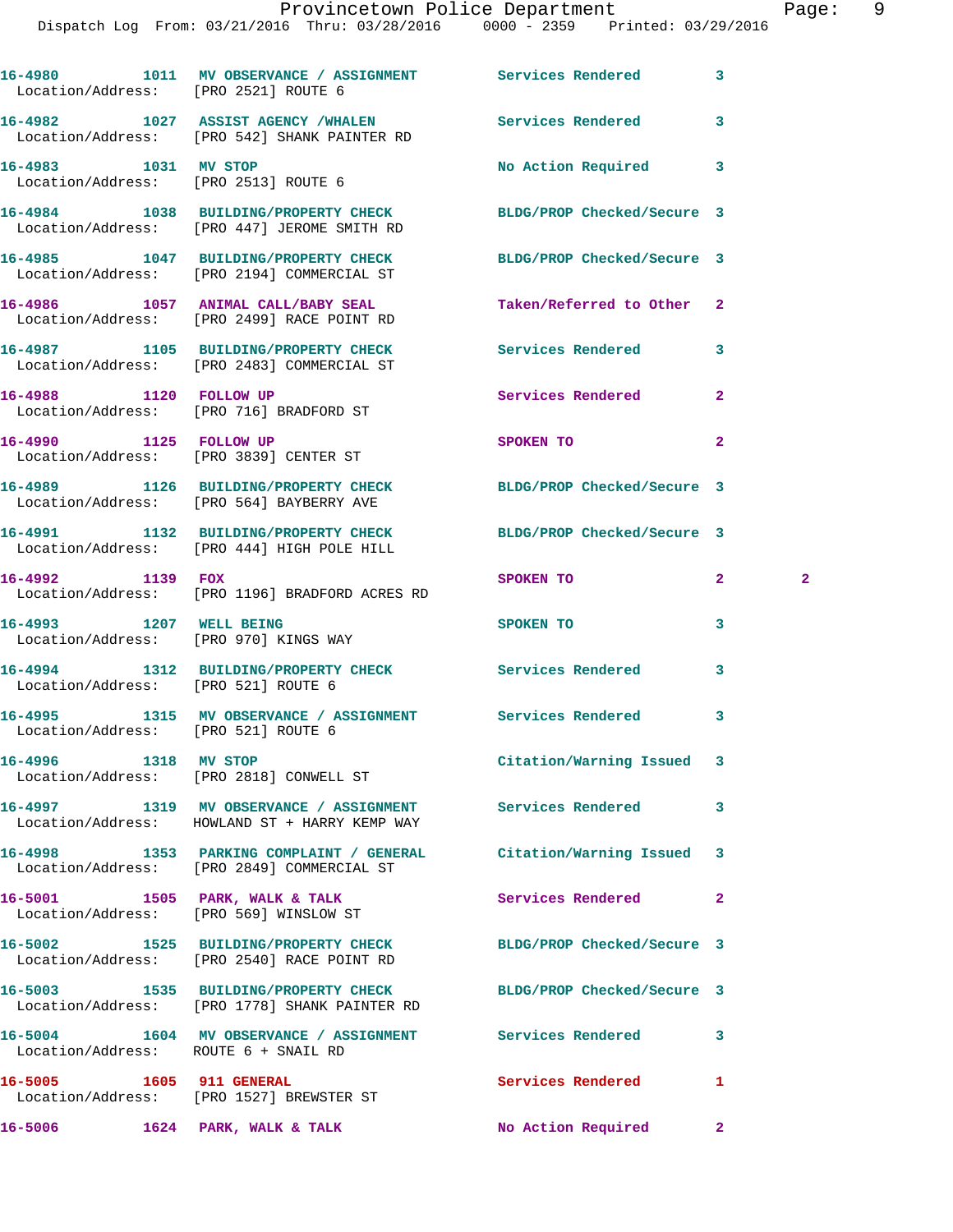|                                                    | Dispatch Log From: 03/21/2016 Thru: 03/28/2016 0000 - 2359 Printed: 03/29/2016                                  | Provincetown Police Department |                | Page: 10        |  |
|----------------------------------------------------|-----------------------------------------------------------------------------------------------------------------|--------------------------------|----------------|-----------------|--|
|                                                    | Location/Address: [PRO 105] COMMERCIAL ST                                                                       |                                |                |                 |  |
| 16-5007 1632 MV STOP<br>Location/Address: SNAIL RD |                                                                                                                 | <b>VERBAL WARNING</b>          | 3              |                 |  |
|                                                    | 16-5008 1653 MV COMPLAINT<br>Location/Address: [PRO 3296] SHANK PAINTER RD                                      | <b>Services Rendered</b>       | $\overline{a}$ |                 |  |
|                                                    | 16-5009 1743 BUILDING/PROPERTY CHECK BLDG/PROP Checked/Secure 3<br>Location/Address: [PRO 433] RYDER ST EXT     |                                |                |                 |  |
|                                                    | 16-5010 1747 BUILDING/PROPERTY CHECK BLDG/PROP Checked/Secure 3<br>Location/Address: [PRO 3033] COMMERCIAL ST   |                                |                |                 |  |
|                                                    | 16-5011 1826 BUILDING/PROPERTY CHECK BLDG/PROP Checked/Secure 3<br>Location/Address: [PRO 3430] COMMERCIAL ST   |                                |                |                 |  |
|                                                    | 16-5012 1829 ANIMAL CALL<br>Location/Address: [PRO 1795] BRADFORD ST                                            | Taken/Referred to Other 2      |                |                 |  |
|                                                    | 16-5013 1843 BUILDING/PROPERTY CHECK BLDG/PROP Checked/Secure 3<br>Location/Address: [PRO 526] RYDER ST EXT     |                                |                |                 |  |
| Location/Address: [PRO 3440] ROUTE 6               | 16-5014 1857 MV OBSERVANCE / ASSIGNMENT Services Rendered 3                                                     |                                |                |                 |  |
|                                                    | 16-5015 1919 MV STOP<br>Location/Address: [PRO 53] BRADFORD ST                                                  | <b>VERBAL WARNING</b>          | 3              |                 |  |
|                                                    | 16-5016 1934 ANIMAL CALL<br>Location/Address: [PRO 542] SHANK PAINTER RD                                        | Services Rendered 2            |                |                 |  |
|                                                    | 16-5017 2013 BUILDING/PROPERTY CHECK BLDG/PROP Checked/Secure 3<br>Location/Address: [PRO 519] RACE POINT RD    |                                |                |                 |  |
| Location/Address: [PRO 521] ROUTE 6                | 16-5018 2014 BUILDING/PROPERTY CHECK BLDG/PROP Checked/Secure 3                                                 |                                |                |                 |  |
|                                                    | 16-5020 2108 BUILDING/PROPERTY CHECK BLDG/PROP Checked/Secure 3<br>Location/Address: [PRO 3609] COMMERCIAL ST   |                                |                |                 |  |
| 16-5022                                            | 2310 ANIMAL CALL/FOX<br>Location/Address: [PRO 60] BRADFORD ST                                                  | Services Rendered 2            |                |                 |  |
| 16-5023 2332 MV STOP                               | Location/Address: [PRO 60] BRADFORD ST                                                                          | <b>VERBAL WARNING</b>          | 3              |                 |  |
| For Date: $03/25/2016$ - Friday                    |                                                                                                                 |                                |                |                 |  |
|                                                    | 16-5021 0000 LOBBY TRAFFIC<br>Location/Address: [PRO 542] SHANK PAINTER RD                                      | Services Rendered 2            |                | 12 <sup>°</sup> |  |
|                                                    | 16-5024 0014 MV OBSERVANCE / ASSIGNMENT Services Rendered 3<br>Location/Address: BRADFORD ST + HOWLAND ST       |                                |                |                 |  |
|                                                    | 16-5025 0031 BUILDING/PROPERTY CHECK BLDG/PROP Checked/Secure 3<br>Location/Address: [PRO 444] HIGH POLE HILL   |                                |                |                 |  |
|                                                    | 16-5026 0045 BUILDING/PROPERTY CHECK BLDG/PROP Checked/Secure 3<br>Location/Address: [PRO 1638] COMMERCIAL ST   |                                |                |                 |  |
|                                                    | 16-5027 0129 BUILDING/PROPERTY CHECK Services Rendered 3<br>Location/Address: [PRO 564] BAYBERRY AVE            |                                |                |                 |  |
|                                                    | 16-5029 0240 BUILDING/PROPERTY CHECK BLDG/PROP Checked/Secure 3<br>Location/Address: [PRO 545] SHANK PAINTER RD |                                |                |                 |  |
|                                                    | 16-5030 0254 BUILDING/PROPERTY CHECK BLDG/PROP Checked/Secure 3<br>Location/Address: [PRO 182] COMMERCIAL ST    |                                |                |                 |  |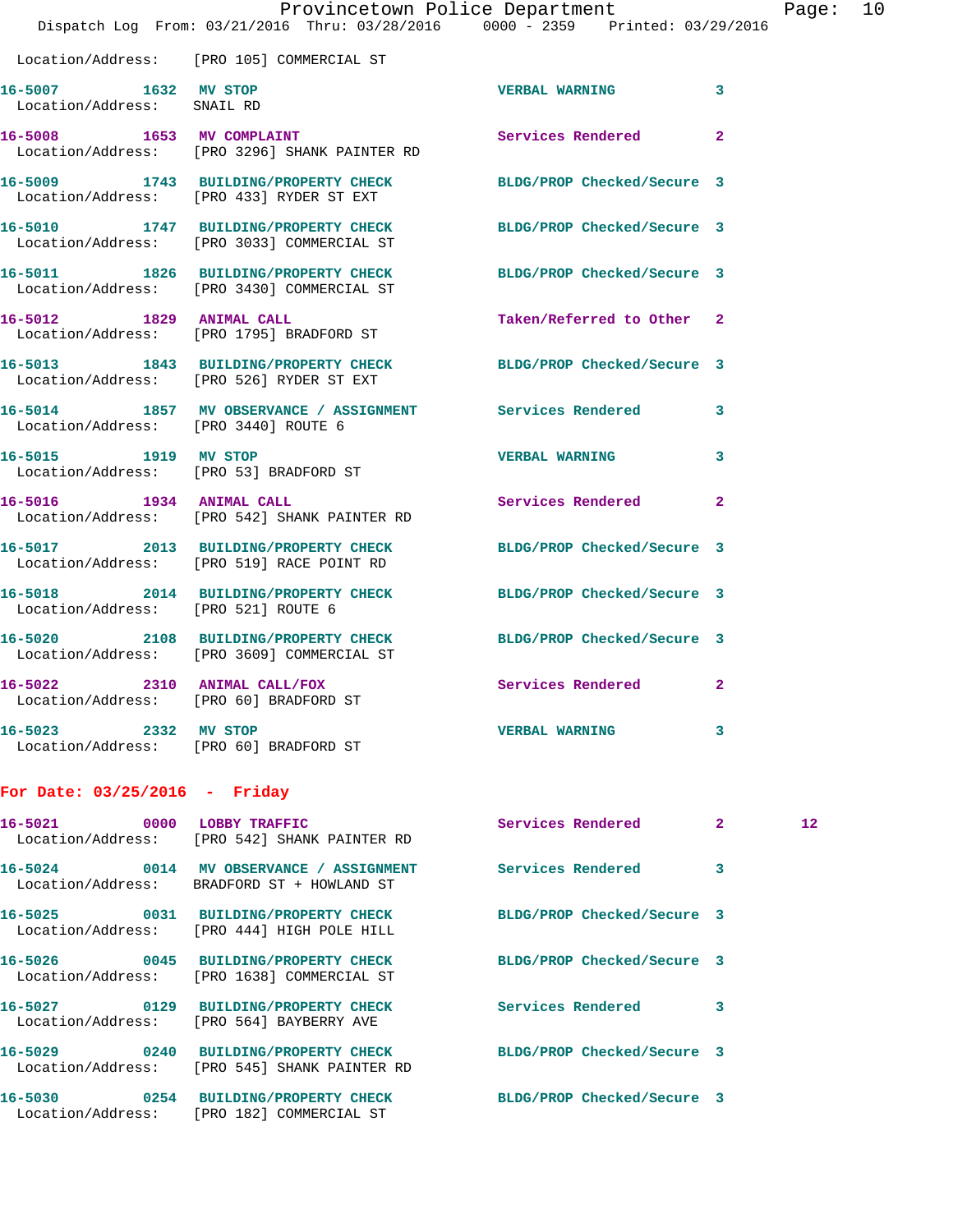|                                                              |                                                                                                                 | Dispatch Log From: 03/21/2016 Thru: 03/28/2016 0000 - 2359 Printed: 03/29/2016 |              |
|--------------------------------------------------------------|-----------------------------------------------------------------------------------------------------------------|--------------------------------------------------------------------------------|--------------|
|                                                              | 16-5031 0328 MEDICAL EMERGENCY<br>Location/Address: [PRO 542] SHANK PAINTER RD                                  | Transported to Hospital 1                                                      |              |
|                                                              | 16-5032 0534 BUILDING/PROPERTY CHECK BLDG/PROP Checked/Secure 3<br>Location/Address: [PRO 530] SHANK PAINTER RD |                                                                                |              |
| Location/Address: ROUTE 6                                    | 16-5033 6549 MV OBSERVANCE / ASSIGNMENT Services Rendered                                                       |                                                                                | 3            |
|                                                              | 16-5034 0744 ANIMAL CALL/FOLLOW UP Services Rendered<br>Location/Address: [PRO 537] SHANK PAINTER RD            |                                                                                | $\mathbf{2}$ |
|                                                              | 16-5035 0753 PET BIN<br>Location/Address: [PRO 3296] SHANK PAINTER RD                                           | Services Rendered                                                              | $\mathbf{2}$ |
| 16-5036 0810 SCHOOL                                          | Location/Address: [PRO 569] WINSLOW ST                                                                          | Services Rendered                                                              | 3            |
|                                                              | 16-5037 0849 BUILDING/PROPERTY CHECK<br>Location/Address: [PRO 447] JEROME SMITH RD                             | BLDG/PROP Checked/Secure 3                                                     |              |
|                                                              | 16-5038 0854 BUILDING/PROPERTY CHECK Services Rendered<br>Location/Address: [PRO 2898] JEROME SMITH RD          |                                                                                | 3            |
|                                                              | 16-5039 0857 BUILDING/PROPERTY CHECK<br>Location/Address: [PRO 2500] COMMERCIAL ST                              | BLDG/PROP Checked/Secure 3                                                     |              |
| Location/Address: [PRO 2521] ROUTE 6                         | 16-5040 0902 MV OBSERVANCE / ASSIGNMENT Services Rendered                                                       |                                                                                | 3            |
|                                                              | 16-5041 0925 BUILDING/PROPERTY CHECK BLDG/PROP Checked/Secure 3<br>Location/Address: [PRO 3317] CEMETERY RD     |                                                                                |              |
|                                                              | 16-5042 0926 BUILDING/PROPERTY CHECK<br>Location/Address: [PRO 3318] CEMETERY RD                                | BLDG/PROP Checked/Secure 3                                                     |              |
|                                                              | 16-5043 0927 ANIMAL/RABIES CLINIC Services Rendered<br>Location/Address: [PRO 2645] SHANK PAINTER RD            |                                                                                | $\mathbf{2}$ |
| 16-5045 0937 MV STOP<br>Location/Address: [PRO 2513] ROUTE 6 |                                                                                                                 | <b>VERBAL WARNING</b>                                                          | 3            |
|                                                              | 16-5046 0941 PARK, WALK & TALK<br>Location/Address: [PRO 537] SHANK PAINTER RD                                  | <b>Services Rendered</b>                                                       |              |
|                                                              | 16-5047 1016 BUILDING/PROPERTY CHECK BLDG/PROP Checked/Secure 3<br>Location/Address: [PRO 1780] JOHNSON ST      |                                                                                |              |
| 16-5048 1027 SEAL                                            | Location/Address: [PRO 2490] PROVINCELANDS RD                                                                   | <b>GONE ON ARRIVAL</b>                                                         | $\mathbf{2}$ |
| 16-5049 1030 FOLLOW UP                                       | Location/Address: [PRO 537] SHANK PAINTER RD                                                                    | Services Rendered                                                              | $\mathbf{2}$ |
| Location/Address: RYDER ST EXT                               | 16-5051 1115 PARKING COMPLAINT / GENERAL Citation/Warning Issued                                                |                                                                                | 3            |
|                                                              | 16-5052 1124 PARKING COMPLAINT / GENERAL<br>Location/Address: [PRO 2251] COMMERCIAL ST                          | Citation/Warning Issued                                                        | 3            |
|                                                              | 16-5054 1205 CAT FOOD DELIVERY<br>Location/Address: [PRO 1158] WINSLOW ST                                       | Services Rendered                                                              | 3            |
|                                                              | 16-5053 1208 BUILDING/PROPERTY CHECK<br>Location/Address: [PRO 2483] COMMERCIAL ST                              | Services Rendered                                                              | 3            |
|                                                              | 16-5055 1254 BUILDING/PROPERTY CHECK<br>Location/Address: [PRO 3259] MACMILLAN WHARF                            | Services Rendered                                                              | 3            |

**16-5056 1309 MV OBSERVANCE / ASSIGNMENT Services Rendered 3** 

Location/Address: [PRO 2513] ROUTE 6

Page: 11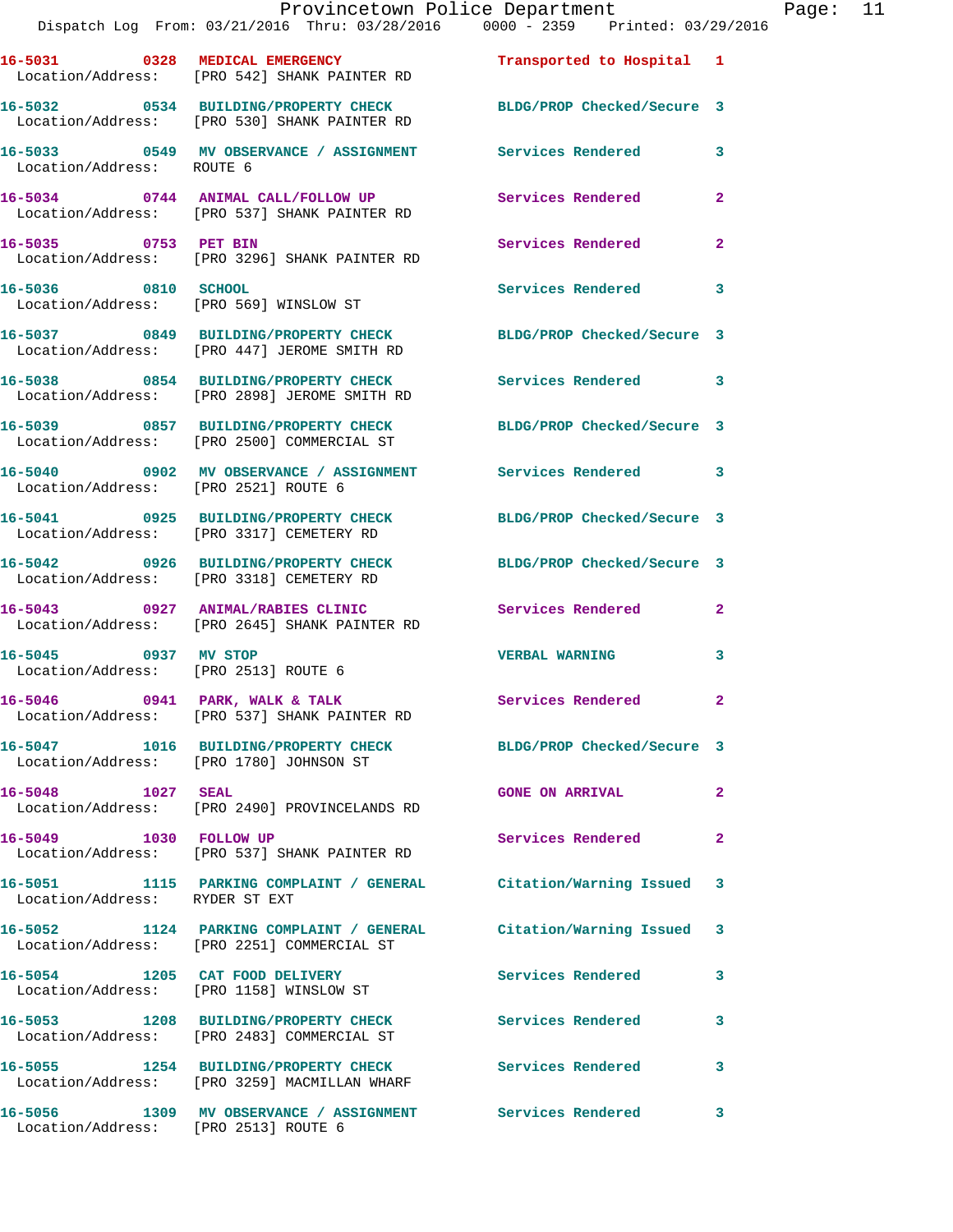Dispatch Log From: 03/21/2016 Thru: 03/28/2016 0000 - 2359 Printed: 03/29/2016

**16-5057 1311 MV STOP VERBAL WARNING 3**  Location/Address: [PRO 2513] ROUTE 6 **16-5058 1329 MV OBSERVANCE / ASSIGNMENT No Action Required 3**  Location/Address: HOWLAND ST + HARRY KEMP WAY **16-5059 1349 FOLLOW UP Services Rendered 2**  Location/Address: [PRO 970] KINGS WAY 16-5060 1351 FOLLOW UP **16-5060** Services Rendered Location/Address: [PRO 221] COMMERCIAL ST **16-5061 1459 OFF AT THE SCHOOL No Action Required 2**  Location/Address: [PRO 569] WINSLOW ST 16-5063 1519 PARK, WALK & TALK **Services Rendered** 2 Location/Address: [PRO 569] WINSLOW ST 16-5064 1652 PARK, WALK & TALK **Services Rendered** 2 Location/Address: [PRO 196] COMMERCIAL ST **16-5065 1653 BUILDING/PROPERTY CHECK BLDG/PROP Checked/Secure 3**  Location/Address: [PRO 72] PROVINCELANDS RD **16-5066 1700 PARKING / GENERAL Services Rendered 3**  Location/Address: [PRO 173] COMMERCIAL ST **16-5067 1731 MV STOP VERBAL WARNING 3**  Location/Address: BRADFORD ST EXT + PILGRIM HEIGHTS RD **16-5068 1746 BUILDING/PROPERTY CHECK Services Rendered 3**  Location/Address: [PRO 433] RYDER ST EXT **16-5070 1801 BUILDING/PROPERTY CHECK Services Rendered 3**  Location/Address: [PRO 2490] PROVINCELANDS RD **16-5069 1803 BUILDING/PROPERTY CHECK BLDG/PROP Checked/Secure 3**  Location/Address: [PRO 3033] COMMERCIAL ST **16-5071 1810 BUILDING/PROPERTY CHECK Services Rendered 3**  Location/Address: [PRO 2499] RACE POINT RD **16-5072 1829 MV OBSERVANCE / ASSIGNMENT Services Rendered 3**  Location/Address: SNAIL RD + ROUTE 6 **16-5073 1842 MV STOP VERBAL WARNING 3**  Location/Address: ROUTE 6 + SNAIL RD **16-5074 1854 MV STOP VERBAL WARNING 3**  Location/Address: ROUTE 6 + SNAIL RD **16-5127 1900 MUTUAL AID/INVESTIGATED Services Rendered 3**  Location/Address: [PRO 542] SHANK PAINTER RD **16-5076 2018 MEDICAL EMERGENCY PATIENT REFUSAL 1**  Location/Address: [PRO 542] SHANK PAINTER RD Refer To  $P/C$ :  $\frac{16-46-AR}{2}$ **16-5077 2036 BUILDING/PROPERTY CHECK BLDG/PROP Checked/Secure 3**  Location/Address: [PRO 564] BAYBERRY AVE **16-5078 2045 BUILDING/PROPERTY CHECK BLDG/PROP Checked/Secure 3**  Location/Address: [PRO 1646] WINSLOW ST **16-5079 2055 BUILDING/PROPERTY CHECK Services Rendered 3**  Location/Address: [PRO 521] ROUTE 6 **16-5082 2112 BUILDING/PROPERTY CHECK Services Rendered 3**  Location/Address: [PRO 516] RACE POINT RD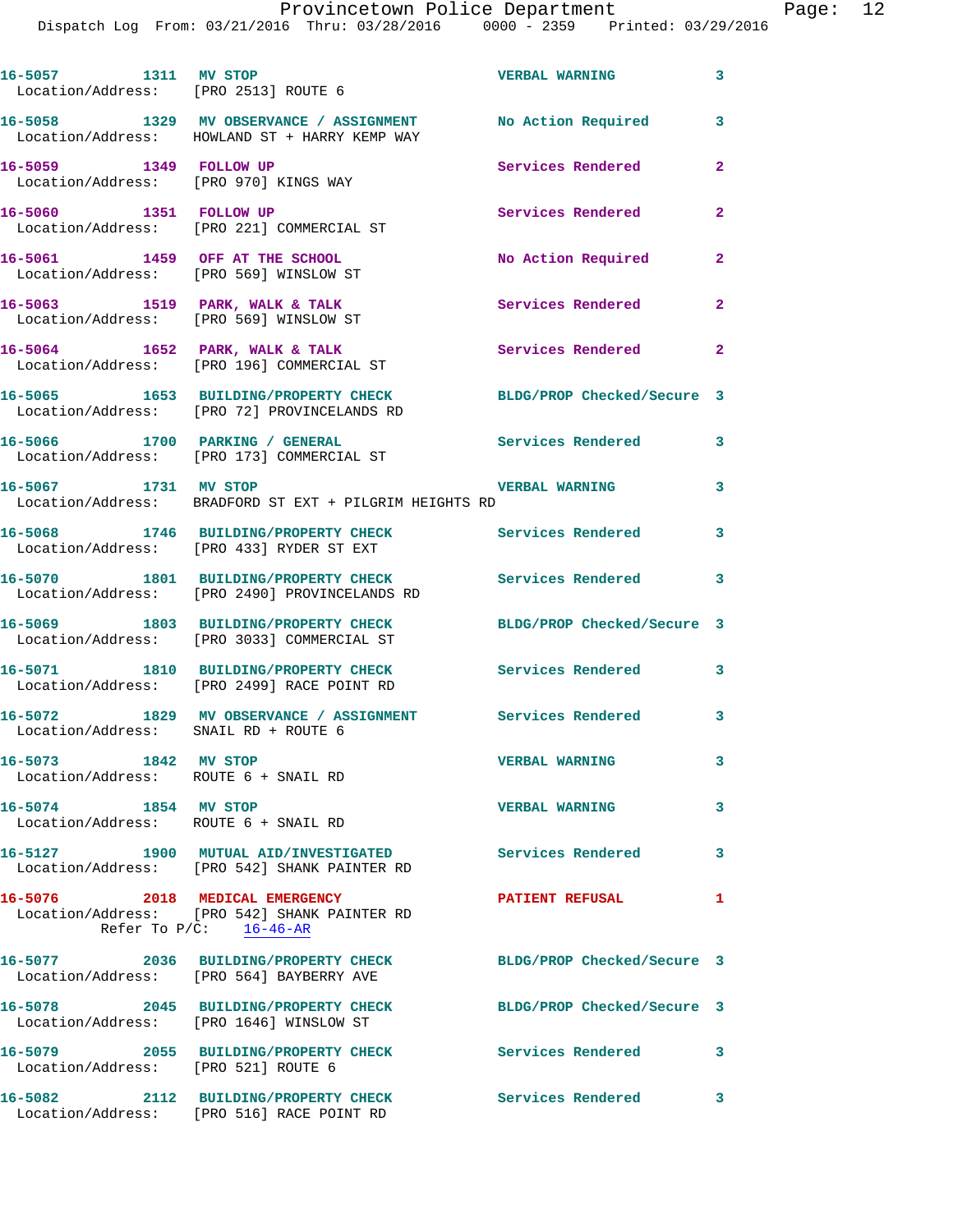|                                      |                                                                                                              | Provincetown Police Department |                | Page: 13 |  |
|--------------------------------------|--------------------------------------------------------------------------------------------------------------|--------------------------------|----------------|----------|--|
|                                      | Dispatch Log From: 03/21/2016 Thru: 03/28/2016 0000 - 2359 Printed: 03/29/2016                               |                                |                |          |  |
| 16-5081 2116 BAR CHECK               | Location/Address: [PRO 399] COMMERCIAL ST                                                                    | LICENSING/NO ACTION 2          |                |          |  |
|                                      | 16-5083 2120 BAR CHECK<br>Location/Address: [PRO 221] COMMERCIAL ST                                          | LICENSING/NO ACTION            | $\overline{2}$ |          |  |
|                                      | 16-5084 2135 MV STOP<br>Location/Address: BRADFORD ST + HANCOCK ST                                           | <b>VERBAL WARNING</b>          | 3              |          |  |
|                                      | 16-5085 2138 BAR CHECK<br>Location/Address: [PRO 208] COMMERCIAL ST                                          | LICENSING/NO ACTION 2          |                |          |  |
|                                      | 16-5086 2145 BUILDING/PROPERTY CHECK BLDG/PROP Checked/Secure 3<br>Location/Address: [PRO 182] COMMERCIAL ST |                                |                |          |  |
|                                      | 16-5087 2151 BUILDING/PROPERTY CHECK BLDG/PROP Checked/Secure 3<br>Location/Address: [PRO 175] COMMERCIAL ST |                                |                |          |  |
|                                      | 16-5089 2158 BAR CHECK<br>Location/Address: [PRO 106] COMMERCIAL ST                                          | Services Rendered 2            |                |          |  |
|                                      | 16-5088 2200 BUILDING/PROPERTY CHECK BLDG/PROP Checked/Secure 3<br>Location/Address: [PRO 16] BRADFORD ST    |                                |                |          |  |
|                                      | 16-5090 2214 BUILDING/PROPERTY CHECK BLDG/PROP Checked/Secure 3<br>Location/Address: [PRO 519] RACE POINT RD |                                |                |          |  |
|                                      | 16-5091 2230 ALARM - GENERAL<br>Location/Address: [PRO 582] BRADFORD ST                                      | No Action Required 1           |                |          |  |
|                                      | 16-5093 2318 MEDICAL EMERGENCY<br>Location/Address: [PRO 542] SHANK PAINTER RD                               | Transported to Hospital 1      |                |          |  |
| Location/Address: ROUTE 6 + SNAIL RD | 16-5095 2353 MV OBSERVANCE / ASSIGNMENT Services Rendered                                                    |                                | 3              |          |  |
|                                      | 16-5096 2359 MV OBSERVANCE / ASSIGNMENT Services Rendered                                                    |                                | 3              |          |  |

## **For Date: 03/26/2016 - Saturday**

Location/Address: [PRO 2489] BRADFORD ST

|                                        | 16-5092 0000 LOBBY TRAFFIC<br>Location/Address: [PRO 542] SHANK PAINTER RD                                     | Services Rendered 2 |   | 16 |
|----------------------------------------|----------------------------------------------------------------------------------------------------------------|---------------------|---|----|
|                                        | 16-5097 0020 BUILDING/PROPERTY CHECK BLDG/PROP Checked/Secure 3<br>Location/Address: [PRO 3256] COMMERCIAL ST  |                     |   |    |
| Location/Address: [PRO 16] BRADFORD ST | 16-5098 0034 BUILDING/PROPERTY CHECK Services Rendered 3                                                       |                     |   |    |
|                                        | 16-5100 0051 BUILDING/PROPERTY CHECK BLDG/PROP Checked/Secure 3<br>Location/Address: [PRO 3443] COMMERCIAL ST  |                     |   |    |
|                                        | 16-5101 0055 MV OBSERVANCE / ASSIGNMENT Services Rendered<br>Location/Address: [PRO 3231] BRADFORD ST          |                     | 3 |    |
|                                        | 16-5102 0057 BUILDING/PROPERTY CHECK BLDG/PROP Checked/Secure 3<br>Location/Address: [PRO 175] COMMERCIAL ST   |                     |   |    |
|                                        | 16-5103 0110 BUILDING/PROPERTY CHECK Services Rendered<br>Location/Address: [PRO 3430] COMMERCIAL ST           |                     | 3 |    |
|                                        | 16-5104 0125 BUILDING/PROPERTY CHECK Services Rendered<br>Location/Address: [PRO 2490] PROVINCELANDS RD        |                     | 3 |    |
|                                        | 16-5106  0140 BUILDING/PROPERTY CHECK Services Rendered<br>Location/Address: [PRO 2483] COMMERCIAL ST          |                     | 3 |    |
|                                        | 16-5105 0144 BUILDING/PROPERTY CHECK BLDG/PROP Checked/Secure 3<br>Location/Address: [PRO 447] JEROME SMITH RD |                     |   |    |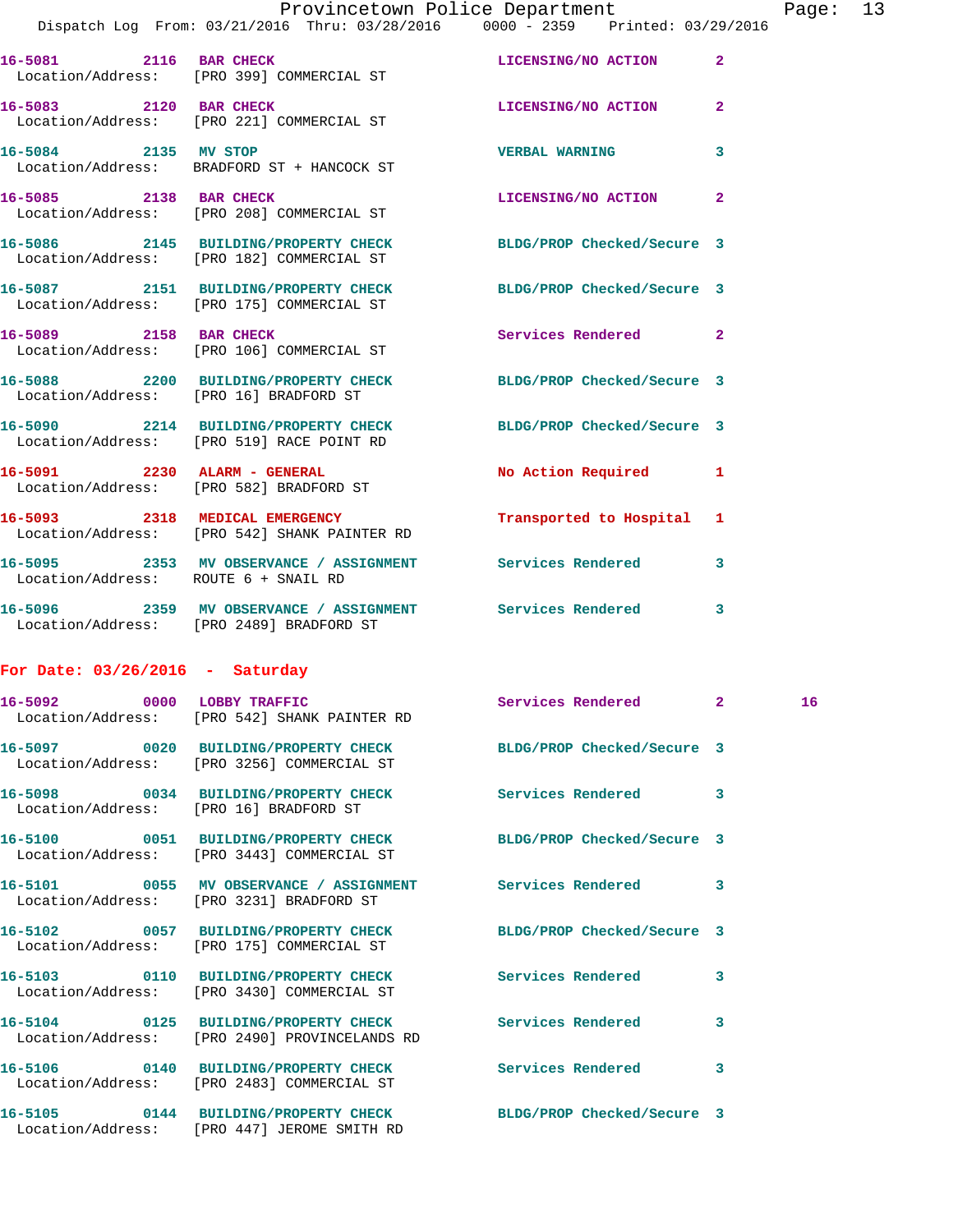|                                        | 16-5107 6146 MV OBSERVANCE / ASSIGNMENT Services Rendered 3<br>Location/Address: [PRO 2489] BRADFORD ST     |                            |                         |
|----------------------------------------|-------------------------------------------------------------------------------------------------------------|----------------------------|-------------------------|
|                                        | 16-5108 0156 BUILDING/PROPERTY CHECK<br>Location/Address: [PRO 564] BAYBERRY AVE                            | BLDG/PROP Checked/Secure 3 |                         |
|                                        | 16-5109 0206 SUSPICIOUS ACTIVITY<br>Location/Address: [PRO 564] BAYBERRY AVE                                | BLDG/PROP Checked/Secure 2 |                         |
|                                        | 16-5110 0247 MV OBSERVANCE / ASSIGNMENT Services Rendered<br>Location/Address: [PRO 3430] COMMERCIAL ST     |                            | $\overline{\mathbf{3}}$ |
| Location/Address: [PRO 521] ROUTE 6    | 16-5111 0311 BUILDING/PROPERTY CHECK                                                                        | Services Rendered 3        |                         |
|                                        | 16-5112 0541 BUILDING/PROPERTY CHECK<br>Location/Address: [PRO 1776] PLEASANT ST                            | <b>Services Rendered</b>   | 3                       |
|                                        | 16-5113 0551 BUILDING/PROPERTY CHECK<br>Location/Address: [PRO 530] SHANK PAINTER RD                        | BLDG/PROP Checked/Secure 3 |                         |
|                                        | 16-5114 0551 BUILDING/PROPERTY CHECK<br>Location/Address: [PRO 2489] BRADFORD ST                            | Services Rendered 3        |                         |
|                                        | 16-5115 0742 BUILDING/PROPERTY CHECK BLDG/PROP Checked/Secure 3<br>Location/Address: [PRO 564] BAYBERRY AVE |                            |                         |
|                                        | 16-5116 0749 ANIMAL CALL<br>Location/Address: [PRO 3296] SHANK PAINTER RD                                   | Services Rendered          | $\mathbf{2}$            |
| 16-5117 0812 ASSIST CITIZEN            | Location/Address: [PRO 542] SHANK PAINTER RD                                                                | SPOKEN TO                  | 3                       |
| Location/Address: [PRO 2479] ROUTE 6   | 16-5118 0850 MV OBSERVANCE / ASSIGNMENT Services Rendered 3                                                 |                            |                         |
|                                        | 16-5120 0901 BUILDING/PROPERTY CHECK<br>Location/Address: [PRO 3033] COMMERCIAL ST                          | BLDG/PROP Checked/Secure 3 |                         |
| 16-5119 0903 MV STOP                   | Location/Address: [PRO 2519] ROUTE 6                                                                        | Citation/Warning Issued 3  |                         |
|                                        | 16-5121 0917 PARK, WALK & TALK<br>Location/Address: [PRO 182] COMMERCIAL ST                                 | Services Rendered 2        |                         |
|                                        | 16-5122 0917 ANIMAL/ASSIST CITIZEN<br>Location/Address: [PRO 988] MECHANIC ST                               | Services Rendered          | $\mathbf{2}^-$          |
| 16-5123 0941 RABIES CLINIC             | Location/Address: [PRO 2645] SHANK PAINTER RD                                                               | Services Rendered          | $\overline{2}$          |
| Location/Address: [TRU] SHORE RD       | 16-5124 0956 ASSIST AGENCY/WATER DEPT Services Rendered                                                     |                            | $\mathbf{3}$            |
| Location/Address: ROUTE 6 + HOWLAND ST | 16-5125 1001 MV OBSERVANCE / ASSIGNMENT Services Rendered 3                                                 |                            |                         |
|                                        | 16-5126 1022 BUILDING/PROPERTY CHECK<br>Location/Address: [PRO 521] ROUTE 6                                 | BLDG/PROP Checked/Secure 3 |                         |
|                                        | 16-5128 1029 MEDICAL EMERGENCY<br>Location/Address: [PRO 2233] COMMERCIAL ST                                | Services Rendered          | 1                       |
|                                        | 16-5129 1040 MV OBSERVANCE / ASSIGNMENT Services Rendered<br>Location/Address: HOWLAND ST + HARRY KEMP WAY  |                            | 3                       |
|                                        | 16-5130 1045 BUILDING/PROPERTY CHECK<br>Location/Address: [PRO 526] RYDER ST EXT                            | Services Rendered 3        |                         |

**16-5131 1101 MV STOP Citation/Warning Issued 3**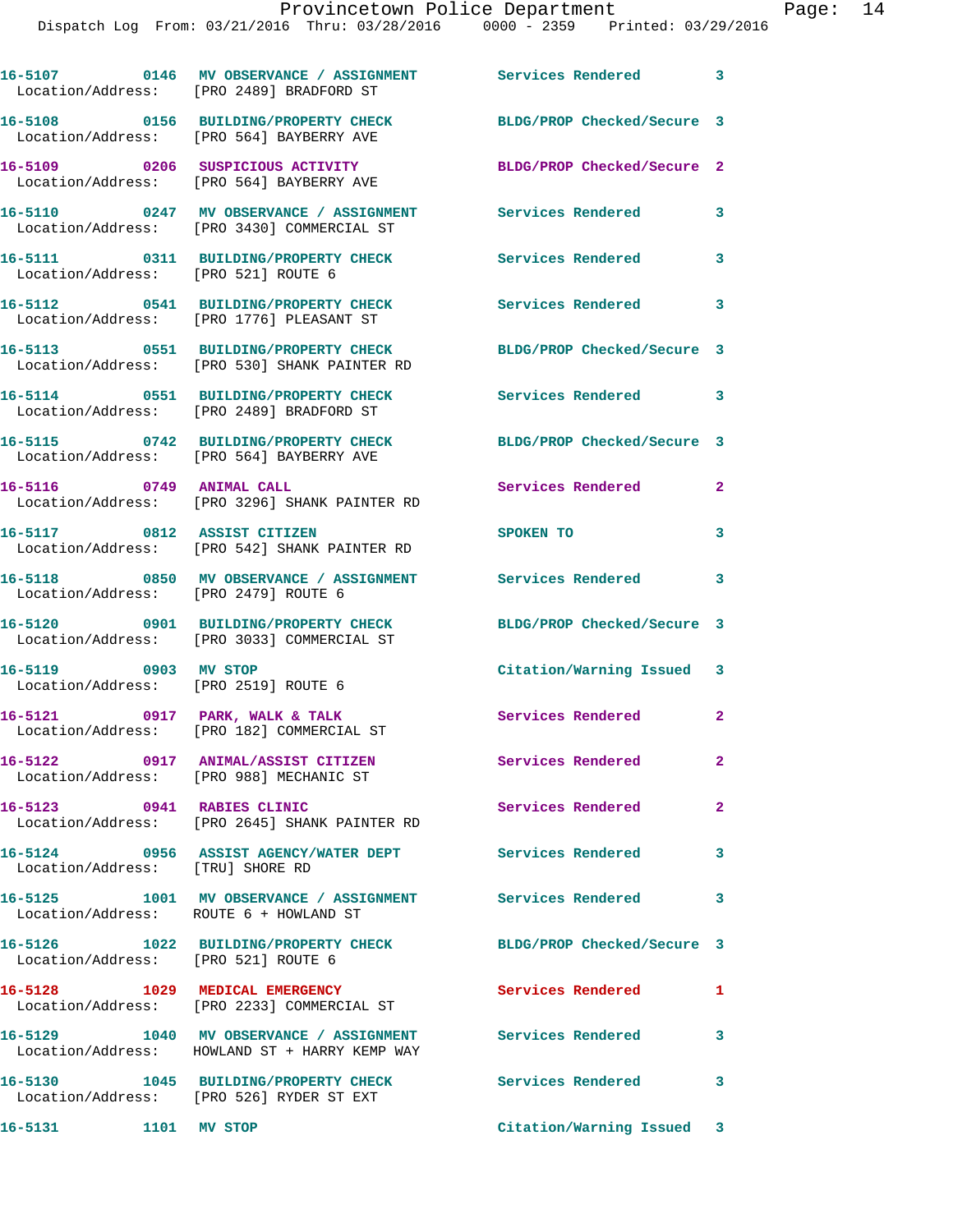|                                                                   | Provincetown Police Department Page: 15<br>Dispatch Log From: 03/21/2016 Thru: 03/28/2016 0000 - 2359 Printed: 03/29/2016 |                           |                |  |
|-------------------------------------------------------------------|---------------------------------------------------------------------------------------------------------------------------|---------------------------|----------------|--|
| Location/Address: [PRO 2518] ROUTE 6                              |                                                                                                                           |                           |                |  |
| 16-5132 1137 MV STOP                                              | Location/Address: [PRO 779] BROWNE ST                                                                                     | Citation/Warning Issued 3 |                |  |
|                                                                   | 16-5133 1213 FOUND HONDA CAR KEY Services Rendered<br>Location/Address: [PRO 542] SHANK PAINTER RD                        |                           | 3              |  |
| 16-5134 1246 MV STOP                                              | Location/Address: [PRO 549] STANDISH ST                                                                                   | <b>VERBAL WARNING</b>     | 3              |  |
|                                                                   | 16-5135 1302 PARK, WALK & TALK (Services Rendered Location/Address: [PRO 537] SHANK PAINTER RD                            |                           | $\overline{2}$ |  |
| Location/Address: COMMERCIAL ST                                   | 16-5136 1312 PARK, WALK & TALK 1999 Services Rendered                                                                     |                           | $\mathbf{2}$   |  |
| Refer To Arrest: 16-47-AR                                         | 16-5137 1412 DISORDERLY<br>Location/Address: [PRO 542] SHANK PAINTER RD                                                   | Arrest(s) Made            | $\mathbf{2}$   |  |
|                                                                   | 16-5138 1417 ANIMAL CALL<br>Location/Address: [PRO 246] COMMERCIAL ST                                                     | <b>Services Rendered</b>  | $\overline{2}$ |  |
|                                                                   | 16-5139 1511 MEDICAL EMERGENCY<br>Location/Address: [PRO 440] HARRY KEMP WAY                                              | Transported to Hospital 1 |                |  |
|                                                                   | 16-5141 1529 BUILDING/PROPERTY CHECK Services Rendered<br>Location/Address: [PRO 2977] COMMERCIAL ST                      |                           | 3              |  |
|                                                                   | 16-5142 1538 PARK, WALK & TALK 1988 Services Rendered 2<br>Location/Address: [PRO 105] COMMERCIAL ST                      |                           |                |  |
|                                                                   | 16-5143 1544 BUILDING/PROPERTY CHECK BLDG/PROP Checked/Secure 3<br>Location/Address: [PRO 530] SHANK PAINTER RD           |                           |                |  |
|                                                                   | 16-5144 1548 BUILDING/PROPERTY CHECK Services Rendered 3<br>Location/Address: [PRO 2490] PROVINCELANDS RD                 |                           |                |  |
|                                                                   | 16-5145 1613 PARK, WALK & TALK (2008) Services Rendered 2<br>Location/Address: [PRO 516] RACE POINT RD                    |                           |                |  |
| Location/Address: SHANK PAINTER RD                                | 16-5146 1634 MV OBSERVANCE / ASSIGNMENT Services Rendered                                                                 |                           |                |  |
| 16-5147 1644 VERBAL SPEED<br>Location/Address: [PRO 2519] ROUTE 6 |                                                                                                                           | <b>VERBAL WARNING</b>     | 3              |  |
| 16-5148 1702 VERBAL SPEED<br>Location/Address: [PRO 2479] ROUTE 6 |                                                                                                                           | <b>VERBAL WARNING</b>     | 3              |  |
|                                                                   | 16-5149 1706 BUILDING/PROPERTY CHECK BLDG/PROP Checked/Secure 3<br>Location/Address: [PRO 3033] COMMERCIAL ST             |                           |                |  |
|                                                                   | 16-5150 1707 MV OBSERVANCE / ASSIGNMENT Services Rendered 3<br>Location/Address: RACE POINT RD + SEASHORE PARK DR         |                           |                |  |
| Location/Address: [PRO 2479] ROUTE 6                              | 16-5151 1714 VERBAL SPEED                                                                                                 | <b>VERBAL WARNING</b>     | 3              |  |
|                                                                   | 16-5152 1725 VERBAL SPEED<br>Location/Address: [PRO 519] RACE POINT RD                                                    | <b>VERBAL WARNING</b>     | 3              |  |
|                                                                   | 16-5154 1733 BUILDING/PROPERTY CHECK BLDG/PROP Checked/Secure 3<br>Location/Address: [PRO 1778] SHANK PAINTER RD          |                           |                |  |
| 16-5153 1735 VERBAL SPEED                                         | Location/Address: CONWELL ST + OLD ANN PAGE WAY                                                                           | <b>VERBAL WARNING</b>     | 3              |  |
|                                                                   |                                                                                                                           |                           | 3              |  |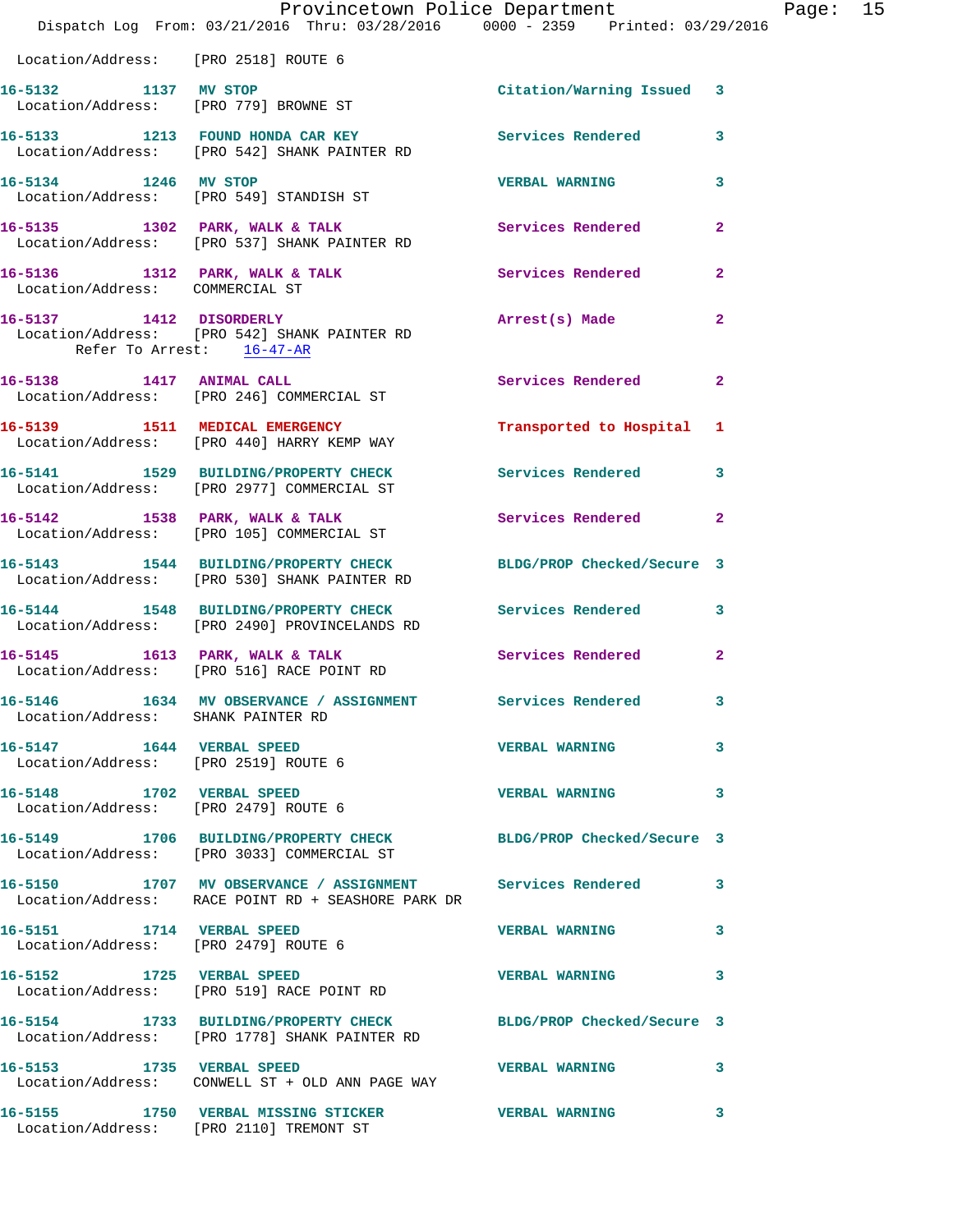|                                 | 16-5157 1812 BUILDING/PROPERTY CHECK<br>Location/Address: [PRO 525] COMMERCIAL ST                             | BLDG/PROP Checked/Secure 3 |                |    |
|---------------------------------|---------------------------------------------------------------------------------------------------------------|----------------------------|----------------|----|
|                                 | 16-5156 1813 BUILDING/PROPERTY CHECK BLDG/PROP Checked/Secure 3<br>Location/Address: [PRO 440] HARRY KEMP WAY |                            |                |    |
|                                 | 16-5158 1924 BAR CHECK<br>Location/Address: [PRO 399] COMMERCIAL ST                                           | Services Rendered          | $\overline{2}$ |    |
|                                 | 16-5159 1935 BUILDING/PROPERTY CHECK<br>Location/Address: [PRO 379] COMMERCIAL ST                             | BLDG/PROP Checked/Secure 3 |                |    |
|                                 | 16-5160 1951 PARKED MV COMPLAINT<br>Location/Address: [PRO 2223] BREWSTER ST                                  | Unfounded                  | $\mathbf{2}$   |    |
|                                 | 16-5161 1954 BUILDING/PROPERTY CHECK<br>Location/Address: [PRO 3256] COMMERCIAL ST                            | BLDG/PROP Checked/Secure 3 |                |    |
| Location/Address: COMMERCIAL ST | 16-5162 2005 PARK, WALK & TALK                                                                                | Services Rendered          | $\mathbf{2}$   |    |
|                                 | 16-5163 2028 BAR CHECK<br>Location/Address: [PRO 3443] COMMERCIAL ST                                          | Services Rendered          | $\mathbf{2}$   |    |
|                                 | 16-5164 2052 BUILDING/PROPERTY CHECK<br>Location/Address: [PRO 564] BAYBERRY AVE                              | BLDG/PROP Checked/Secure 3 |                |    |
|                                 | 16-5165 2122 BUILDING/PROPERTY CHECK<br>Location/Address: [PRO 2206] COMMERCIAL ST                            | Services Rendered          | 3              |    |
|                                 | 16-5166 2217 VERBAL HEADLIGHT/INSPECTION VERBAL WARNING<br>Location/Address: [PRO 536] SHANK PAINTER RD       |                            | 3              |    |
|                                 | 16-5167  2336 MV OBSERVANCE / ASSIGNMENT  Services Rendered<br>Location/Address: [PRO 3231] BRADFORD ST       |                            | 3              |    |
| For Date: $03/27/2016$ - Sunday |                                                                                                               |                            |                |    |
|                                 | 16-5168 0017 BUILDING/PROPERTY CHECK BLDG/PROP Checked/Secure 3<br>Location/Address: [PRO 1780] JOHNSON ST    |                            |                |    |
|                                 | 16-5169 0117 MV OBSERVANCE / ASSIGNMENT Services Rendered<br>Location/Address: ROUTE 6 + SNAIL RD             |                            | 3              |    |
| 16-5170 0207 LOBBY TRAFFIC      | Location/Address: [PRO 542] SHANK PAINTER RD                                                                  | Services Rendered          | $\mathbf{2}^-$ | 9. |
|                                 | 16-5171 0214 BUILDING/PROPERTY CHECK<br>Location/Address: [PRO 2483] COMMERCIAL ST                            | Services Rendered          | 3              |    |
|                                 | 16-5172 0217 BUILDING/PROPERTY CHECK<br>Location/Address: [PRO 2206] COMMERCIAL ST                            | Services Rendered          | 3              |    |
|                                 | Location/Address: [PRO 2206] COMMERCIAL ST                                                                    | <b>Services Rendered</b>   | 3              |    |
|                                 | 16-5174 0228 BUILDING/PROPERTY CHECK<br>Location/Address: [PRO 530] SHANK PAINTER RD                          | BLDG/PROP Checked/Secure 3 |                |    |
|                                 | 16-5175 0325 BUILDING/PROPERTY CHECK<br>Location/Address: [PRO 1638] COMMERCIAL ST                            | BLDG/PROP Checked/Secure 3 |                |    |
|                                 | 16-5176 0442 BUILDING/PROPERTY CHECK Services Rendered<br>Location/Address: [PRO 2898] JEROME SMITH RD        |                            | 3              |    |
|                                 | 16-5177 0523 MEDICAL EMERGENCY<br>Location/Address: [PRO 542] SHANK PAINTER RD                                | Services Rendered          | 1              |    |
|                                 | 16-5178 0745 ESCORT/TRANSPORT                                                                                 | Services Rendered          | 3              |    |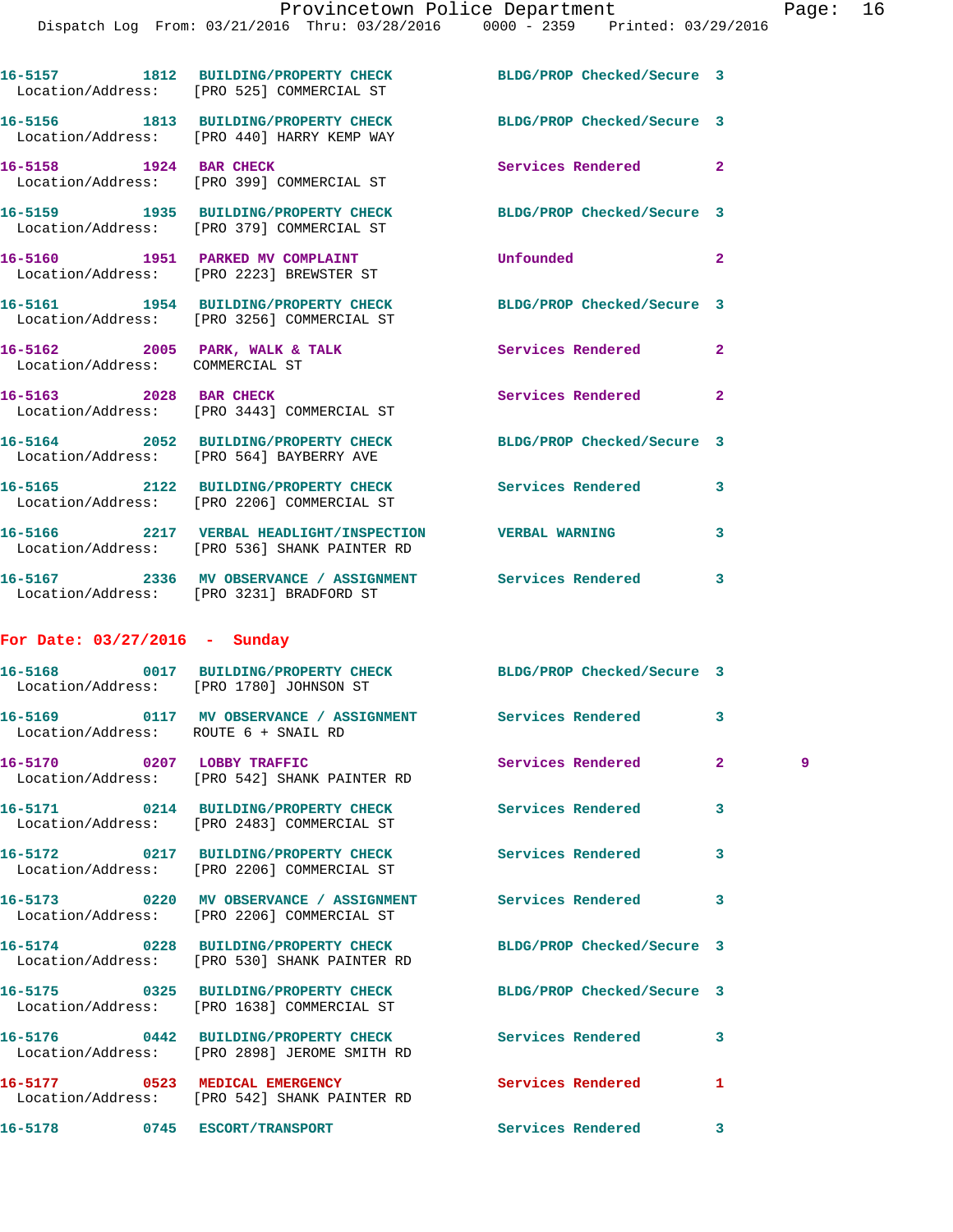Location: [BAR] BARNSTABLE HOUSE OF CORRECTIONS Refer To Arrest: 16-47-AR

|                                                                   | 16-5179 1051 MV OBSERVANCE / ASSIGNMENT Services Rendered<br>Location/Address: BRADFORD ST EXT + TELEGRAPH HILL RD |                            | 3              |
|-------------------------------------------------------------------|--------------------------------------------------------------------------------------------------------------------|----------------------------|----------------|
| 16-5180 1148 STOLEN MEDICATION                                    | Location/Address: [PRO 3174] COMMERCIAL ST                                                                         | SPOKEN TO                  | $\overline{2}$ |
|                                                                   | 16-5181 1212 LOST IPHONE<br>Location/Address: [PRO 542] SHANK PAINTER RD                                           | Services Rendered          | 3              |
| 16-5182 1215 MV HIT & RUN                                         | Location/Address: [PRO 399] COMMERCIAL ST                                                                          | Services Rendered          | $\overline{a}$ |
|                                                                   | 16-5183 1249 LOST HONDA KEY<br>Location/Address: [PRO 542] SHANK PAINTER RD                                        | Services Rendered          | 3              |
|                                                                   | 16-5186 1528 BUILDING/PROPERTY CHECK<br>Location/Address: [PRO 433] RYDER ST EXT                                   | Services Rendered          | 3              |
|                                                                   | 16-5184 1529 BUILDING/PROPERTY CHECK<br>Location/Address: [PRO 2483] COMMERCIAL ST                                 | Services Rendered          | 3              |
|                                                                   | 16-5185 1531 BUILDING/PROPERTY CHECK<br>Location/Address: [PRO 3259] MACMILLAN WHARF                               | BLDG/PROP Checked/Secure 3 |                |
| Location/Address: [PRO 521] ROUTE 6                               | 16-5187 1602 BUILDING/PROPERTY CHECK                                                                               | Services Rendered          | 3              |
|                                                                   | 16-5188 1610 BUILDING/PROPERTY CHECK<br>Location/Address: [PRO 3430] COMMERCIAL ST                                 | <b>Services Rendered</b>   | 3              |
| Location/Address: [PRO 3287] ROUTE 6                              | 16-5189 1626 BUILDING/PROPERTY CHECK                                                                               | BLDG/PROP Checked/Secure 3 |                |
|                                                                   | 16-5190 1635 ABANDONED BIKES<br>Location/Address: [PRO 3461] COMMERCIAL ST                                         | Services Rendered          | $\overline{2}$ |
|                                                                   | 16-5191 1637 BUILDING/PROPERTY CHECK<br>Location/Address: [PRO 564] BAYBERRY AVE                                   | Services Rendered          | 3              |
| Location/Address: [PRO 2521] ROUTE 6                              | 16-5192 1647 MV OBSERVANCE / ASSIGNMENT Services Rendered                                                          |                            | 3              |
| 16-5194 1703 VERBAL SPEED<br>Location/Address: [PRO 2513] ROUTE 6 |                                                                                                                    | <b>VERBAL WARNING</b>      | 3              |
|                                                                   | 16-5195 1723 BUILDING/PROPERTY CHECK<br>Location/Address: [PRO 3033] COMMERCIAL ST                                 | BLDG/PROP Checked/Secure 3 |                |
| 16-5196                                                           | 1732 BUILDING/PROPERTY CHECK<br>Location/Address: [PRO 2977] COMMERCIAL ST                                         | <b>Services Rendered</b>   | 3              |
| 16-5197 1849 THREATS                                              | Location/Address: [PRO 1124] THISTLEMORE RD                                                                        | SPOKEN TO                  | $\mathbf{2}$   |
| 16-5198                                                           | 1906 TECHNOLOGY FRAUD<br>Location/Address: [PRO 116] COMMERCIAL ST                                                 | SPOKEN TO                  | $\mathbf{2}$   |
|                                                                   | 16-5199 1917 BUILDING/PROPERTY CHECK<br>Location/Address: [PRO 545] SHANK PAINTER RD                               | BLDG/PROP Checked/Secure 3 |                |
| 16-5200                                                           | 1923 BUILDING/PROPERTY CHECK<br>Location/Address: [PRO 1778] SHANK PAINTER RD                                      | BLDG/PROP Checked/Secure 3 |                |
|                                                                   | 16-5201 1942 BUILDING/PROPERTY CHECK<br>Location/Address: [PRO 75] CAPTAIN BERTIES WAY                             | BLDG/PROP Checked/Secure 3 |                |
| 16-5202                                                           | 1946 MV OBSERVANCE / ASSIGNMENT                                                                                    | Services Rendered 3        |                |

Location/Address: PROVINCELANDS RD + BRADFORD ST EXT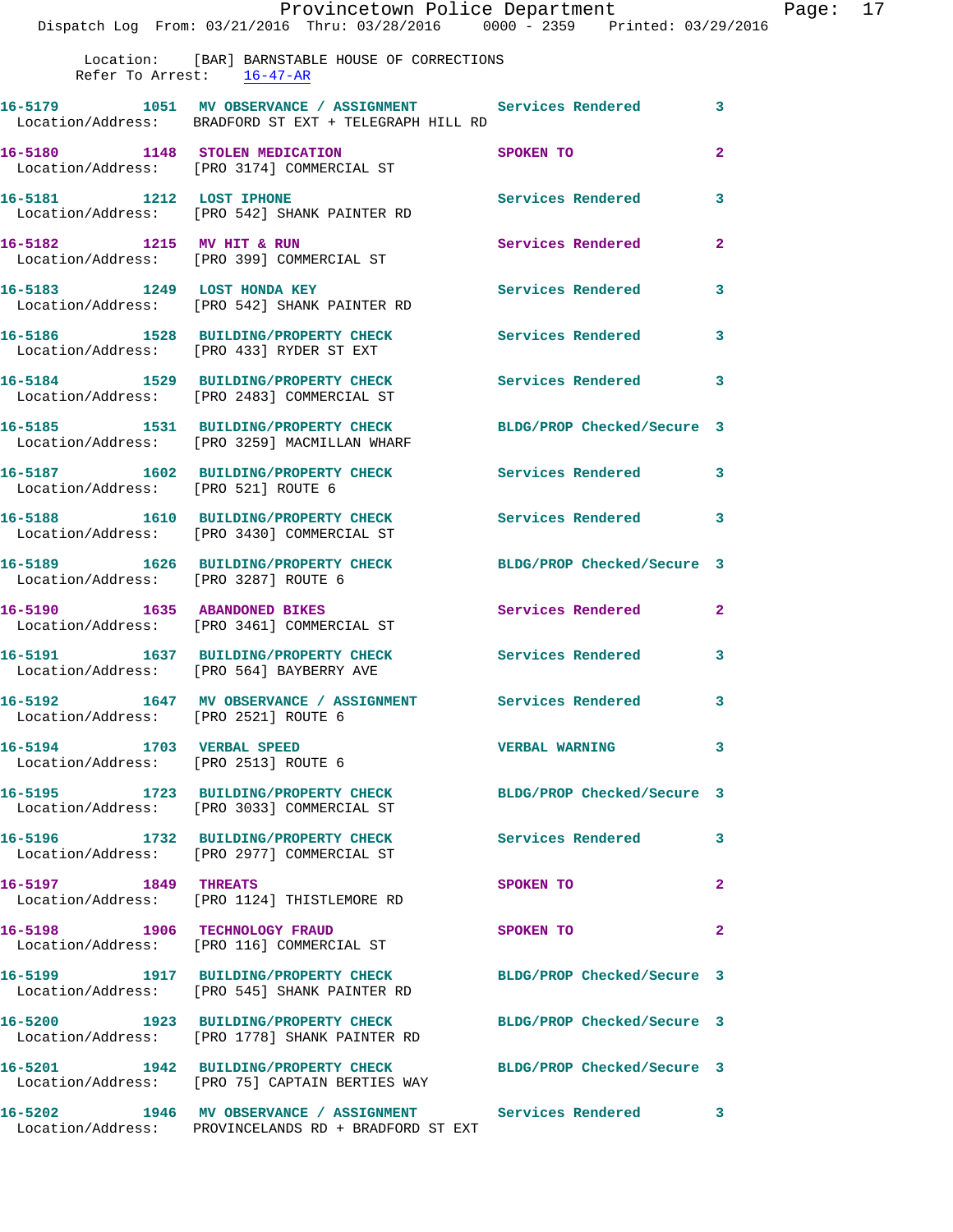|                                                            | 16-5203 2020 BUILDING/PROPERTY CHECK BLDG/PROP Checked/Secure 3<br>Location/Address: [PRO 444] HIGH POLE HILL |                               |                |                |
|------------------------------------------------------------|---------------------------------------------------------------------------------------------------------------|-------------------------------|----------------|----------------|
|                                                            | 16-5204 2039 MV DISABLED<br>Location/Address: [PRO 2479] ROUTE 6                                              | Services Rendered 2           |                |                |
|                                                            | 16-5205 2054 BUILDING/PROPERTY CHECK<br>Location/Address: [PRO 99] COMMERCIAL ST                              | BLDG/PROP Checked/Secure 3    |                |                |
|                                                            | 16-5206 2057 BUILDING/PROPERTY CHECK BLDG/PROP Checked/Secure 3<br>Location/Address: [PRO 554] TREMONT ST     |                               |                |                |
|                                                            | 16-5207 2110 BUILDING/PROPERTY CHECK<br>Location/Address: [PRO 2977] COMMERCIAL ST                            | Services Rendered 3           |                |                |
|                                                            | 16-5208 2130 BUILDING/PROPERTY CHECK<br>Location/Address: [PRO 516] RACE POINT RD                             | BLDG/PROP Checked/Secure 3    |                |                |
|                                                            | 16-5209 2135 BUILDING/PROPERTY CHECK<br>Location/Address: [PRO 530] SHANK PAINTER RD                          | BLDG/PROP Checked/Secure 3    |                |                |
|                                                            | 16-5210 2149 BUILDING/PROPERTY CHECK<br>Location/Address: [PRO 2499] RACE POINT RD                            | BLDG/PROP Checked/Secure 3    |                |                |
| 16-5211 2341 ASSAULT                                       | Location/Address: [PRO 1094] RACE POINT RD                                                                    | <b>SPOKEN TO</b>              | $\mathbf{1}$   | $\overline{2}$ |
| For Date: $03/28/2016$ - Monday                            |                                                                                                               |                               |                |                |
|                                                            | 16-5212 0001 LOBBY TRAFFIC<br>Location/Address: [PRO 542] SHANK PAINTER RD                                    | <b>Services Rendered 22 2</b> |                | 19             |
|                                                            | 16-5213 0127 911 TEST CALLS<br>Location/Address: [PRO 542] SHANK PAINTER RD                                   | Services Rendered             | 1              |                |
|                                                            | 16-5214 0130 MV OBSERVANCE / ASSIGNMENT Services Rendered 3<br>Location/Address: BRADFORD ST + STANDISH ST    |                               |                |                |
|                                                            | 16-5215 0336 BUILDING/PROPERTY CHECK<br>Location/Address: [PRO 1638] COMMERCIAL ST                            | BLDG/PROP Checked/Secure 3    |                |                |
|                                                            | 16-5216 0339 BUILDING/PROPERTY CHECK<br>Location/Address: [PRO 2483] COMMERCIAL ST                            | Services Rendered 3           |                |                |
|                                                            | 16-5217 0340 BUILDING/PROPERTY CHECK Services Rendered<br>Location/Address: [PRO 3430] COMMERCIAL ST          |                               | 3              |                |
|                                                            | 16-5220 0810 LANDLORD/TENANT<br>Location/Address: [PRO 1245] SEASHORE PARK DR                                 | SPOKEN TO                     | $\mathbf{2}$   |                |
| 16-5219 0812 BIKE REMOVAL<br>Location/Address: ALLERTON ST |                                                                                                               | Services Rendered             | $\mathbf{2}$   | 8              |
|                                                            | 16-5221 0833 PARK, WALK & TALK<br>Location/Address: [PRO 488] MAYFLOWER ST                                    | <b>Services Rendered</b>      | $\mathbf{2}$   |                |
|                                                            | 16-5222 0854 MV COMPLAINT<br>Location/Address: [PRO 173] COMMERCIAL ST                                        | Services Rendered             | $\mathbf{2}$   |                |
|                                                            | 16-5223 0953 COMPLAINT-ODOR OF OIL<br>Location/Address: [PRO 2880] COURT ST                                   | Removed Hazard                | 3              |                |
|                                                            | 16-5225 1015 ALARM - GENERAL<br>Location/Address: [PRO 122] COMMERCIAL ST                                     | No Action Required            | 1              |                |
|                                                            | $16-5226$ 1048 PARK, WALK & TALK<br>Location/Address: [PRO 530] SHANK PAINTER RD                              | Services Rendered             | $\overline{2}$ |                |
|                                                            | 16-5227 1104 PARK, WALK & TALK 1999 Services Rendered                                                         |                               | $\mathbf{2}$   |                |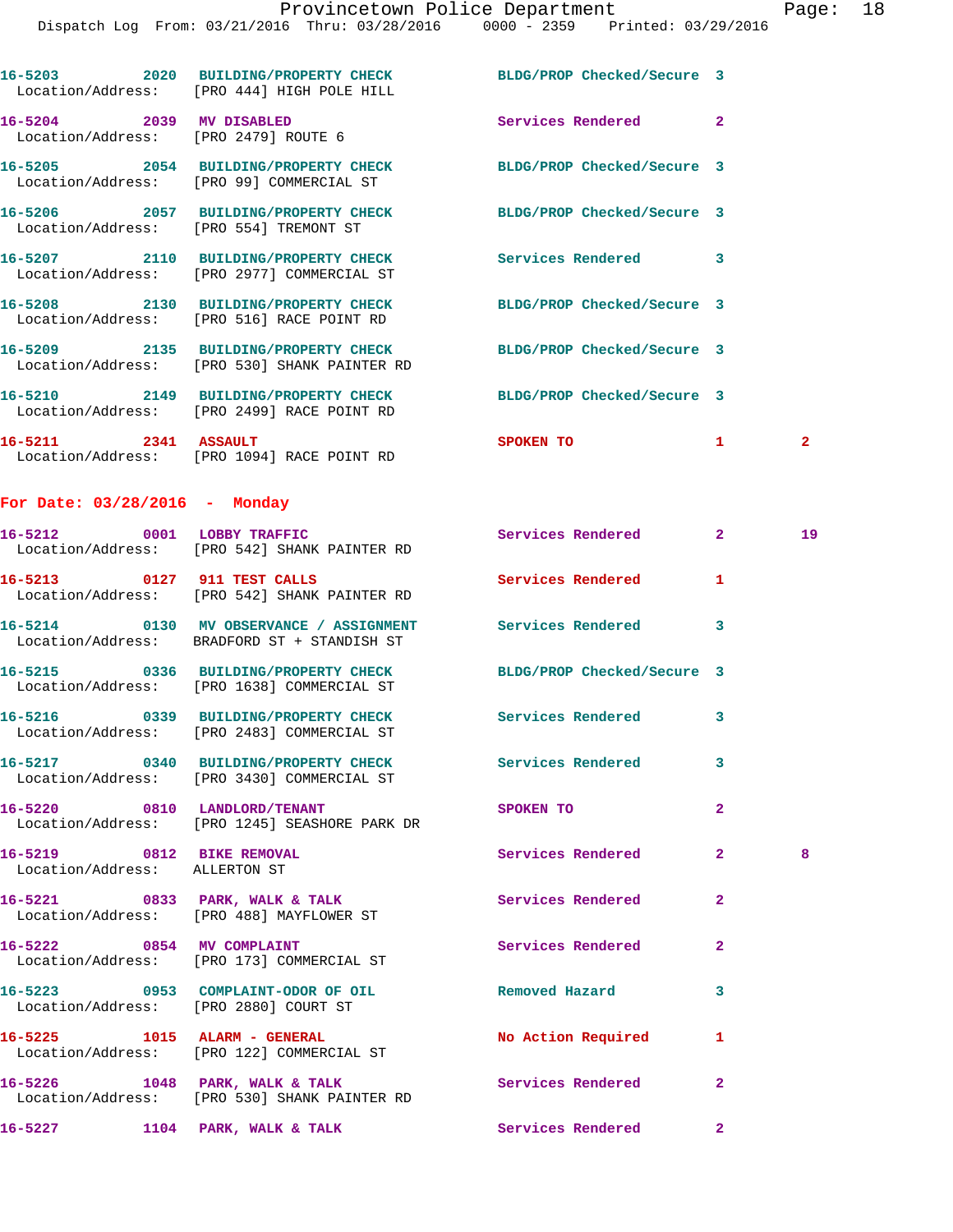|                                        |                                                                                                         | Provincetown Police Department<br>Dispatch Log From: 03/21/2016 Thru: 03/28/2016 0000 - 2359 Printed: 03/29/2016 | Page: 19 |  |
|----------------------------------------|---------------------------------------------------------------------------------------------------------|------------------------------------------------------------------------------------------------------------------|----------|--|
|                                        | Location/Address: [PRO 1778] SHANK PAINTER RD                                                           |                                                                                                                  |          |  |
|                                        | 16-5228 1114 PARKING COMPLAINT / GENERAL SPOKEN TO<br>Location/Address: [PRO 767] BRADFORD ST           | $\overline{\mathbf{3}}$                                                                                          | 1        |  |
|                                        | Location/Address: [PRO 105] COMMERCIAL ST                                                               | 16-5229 1117 BUILDING/PROPERTY CHECK Services Rendered 3                                                         |          |  |
|                                        | Location/Address: [PRO 1892] SHANK PAINTER RD                                                           | 16-5230 1127 MV OBSERVANCE / ASSIGNMENT Services Rendered 3                                                      |          |  |
|                                        | 16-5231 1154 MEDICAL EMERGENCY<br>Location/Address: [PRO 440] HARRY KEMP WAY                            | Transported to Hospital 1                                                                                        |          |  |
|                                        | 16-5232 1203 MEDICAL EMERGENCY<br>Location/Address: [PRO 1149] WILLOW DR                                | Transported to Hospital 1                                                                                        |          |  |
|                                        | 16-5234 1407 SERVE WARRANT<br>Location/Address: [PRO 1991] SHANK PAINTER RD                             | Could Not Locate<br>$\mathbf{3}$                                                                                 |          |  |
|                                        | 16-5236 1424 PARKING COMPLAINT / GENERAL Services Rendered<br>Location/Address: [PRO 3456] RYDER ST EXT | $\mathbf{3}$                                                                                                     |          |  |
|                                        | Location/Address: [PRO 569] WINSLOW ST                                                                  | 16-5237 1452 PARK, WALK & TALK 1999 Services Rendered 2                                                          |          |  |
|                                        | 16-5238 1522 FIRE, MUTUAL AID<br>Location/Address: [PRO 3728] COMMERCIAL ST                             | Services Rendered 1                                                                                              |          |  |
|                                        | Location/Address: [PRO 707] BAYBERRY AVE                                                                | 16-5239 1531 BUILDING/PROPERTY CHECK BLDG/PROP Checked/Secure 3                                                  |          |  |
| Location/Address: [PRO 2518] ROUTE 6   | 16-5240 1557 ROAD DEBRIS                                                                                | Taken/Referred to Other 2                                                                                        |          |  |
|                                        | Location/Address: [PRO 525] COMMERCIAL ST                                                               | 16-5241 1621 BUILDING/PROPERTY CHECK BLDG/PROP Checked/Secure 3                                                  |          |  |
|                                        | Location/Address: [PRO 433] RYDER ST EXT                                                                | 16-5242 1639 BUILDING/PROPERTY CHECK BLDG/PROP Checked/Secure 3                                                  |          |  |
| $16 - 5243$                            | Location/Address: BRADFORD ST + STANDISH ST                                                             | 1700 MV OBSERVANCE / ASSIGNMENT Services Rendered 3                                                              |          |  |
|                                        | 16-5244 1703 VERBAL 1-WAY<br>Location/Address: BRADFORD ST + WASHINGTON AVE                             | <b>VERBAL WARNING</b><br>3                                                                                       |          |  |
|                                        | 16-5245 1712 CUSTODY COMPLAINT<br>Location/Address: [PRO 523] COMMERCIAL ST                             | <b>Services Rendered</b><br>3                                                                                    |          |  |
| Location/Address: [PRO 58] BRADFORD ST | 16-5246 1720 MV OBSERVANCE / ASSIGNMENT Services Rendered                                               | 3                                                                                                                |          |  |
| 16-5247 1728 VERBAL SPEED              | Location/Address: ATKINS MAYO RD + BRADFORD ST                                                          | <b>VERBAL WARNING</b><br>$\mathbf{3}$                                                                            |          |  |
| Location/Address: [PRO 521] ROUTE 6    |                                                                                                         | 16-5248 1741 BUILDING/PROPERTY CHECK BLDG/PROP Checked/Secure 3                                                  |          |  |
|                                        | Location/Address: [PRO 1646] WINSLOW ST                                                                 | 16-5250 1802 BUILDING/PROPERTY CHECK BLDG/PROP Checked/Secure 3                                                  |          |  |
|                                        | Location/Address: [PRO 16] BRADFORD ST                                                                  | 16-5249 1804 BUILDING/PROPERTY CHECK BLDG/PROP Checked/Secure 3                                                  |          |  |
|                                        | Location/Address: [PRO 1638] COMMERCIAL ST                                                              | 16-5251 1845 BUILDING/PROPERTY CHECK BLDG/PROP Checked/Secure 3                                                  |          |  |
|                                        | Location/Address: [PRO 447] JEROME SMITH RD                                                             | 16-5252 1852 BUILDING/PROPERTY CHECK BLDG/PROP Checked/Secure 3                                                  |          |  |